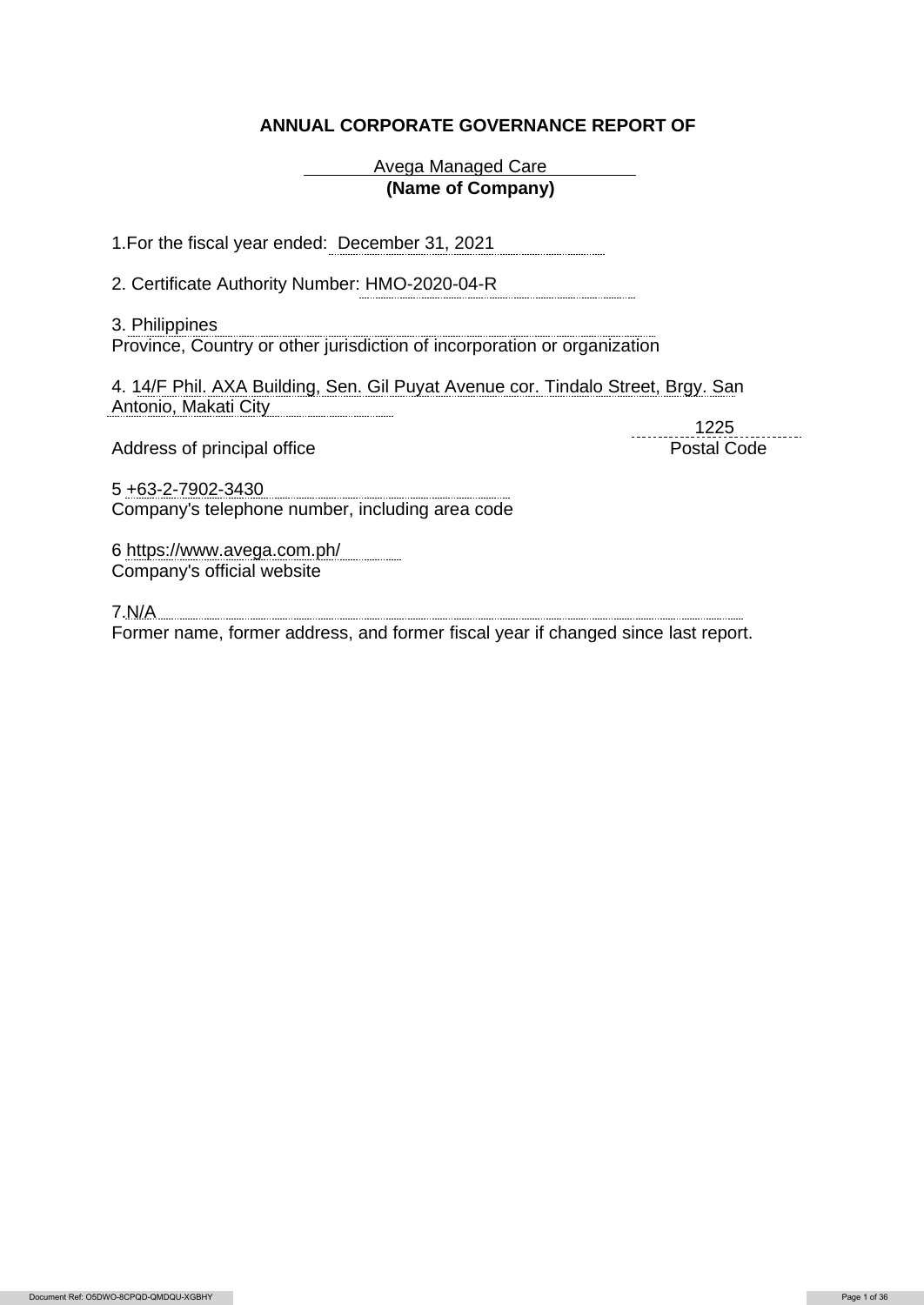| <b>ANNUAL CORPORATE GOVERNANCE REPORT</b>                                                                                                                                                                                      |                                           |                                                                                                                                                                                                                                                                                                       |                    |  |
|--------------------------------------------------------------------------------------------------------------------------------------------------------------------------------------------------------------------------------|-------------------------------------------|-------------------------------------------------------------------------------------------------------------------------------------------------------------------------------------------------------------------------------------------------------------------------------------------------------|--------------------|--|
|                                                                                                                                                                                                                                | <b>COMPLIANT/</b><br><b>NON-COMPLIANT</b> | <b>ADDITIONAL INFORMATION</b>                                                                                                                                                                                                                                                                         | <b>EXPLANATION</b> |  |
|                                                                                                                                                                                                                                |                                           | The Board's Governance Responsibilities                                                                                                                                                                                                                                                               |                    |  |
| Principle 1: The Company should be headed by a competent working board to foster the long-term success and sustainability of the corporation in a manner consistent with its corporate objectives and the long-term best inter |                                           |                                                                                                                                                                                                                                                                                                       |                    |  |
| <b>Recommendation 1.1</b>                                                                                                                                                                                                      |                                           |                                                                                                                                                                                                                                                                                                       |                    |  |
| 1. Board is composed of directors with<br>collective working knowledge,<br>experience or expertise that is<br>relevant to the Company's<br>industry/sector.                                                                    | <b>COMPLIANT</b>                          | The academic qualifications, industry<br>knowledge, professional experience,<br>expertise, and relevant trainings of<br>directors can be found in the Bio-Data or<br>Curriculum Vitae (CV) we submitted to                                                                                            |                    |  |
| 2. Board has an appropriate mix of<br>competence and expertise.                                                                                                                                                                | <b>COMPLIANT</b>                          | the Commission.<br>The qualification standards for directors<br>to facilitate the selection of potential<br>nominees and serve as the benchmark<br>for evaluating their performance are<br>enumerated and discussed in our<br>Company By-Laws and our Manual on<br><b>Corporate Governance (MCG).</b> |                    |  |
| 3. Directors remain qualified for their<br>positions individually and collectively<br>to enable them to fulfill their roles and<br>responsibilities and respond to the<br>needs of the organization.                           | <b>COMPLIANT</b>                          |                                                                                                                                                                                                                                                                                                       |                    |  |
| <b>Recommendation 1.2</b>                                                                                                                                                                                                      |                                           |                                                                                                                                                                                                                                                                                                       |                    |  |
| 1. Board is composed of a majority of<br>non-executive directors.                                                                                                                                                              | <b>COMPLIANT</b>                          | Our General Information Sheet (GIS)<br>identifies our directors and the type of<br>their directorships                                                                                                                                                                                                |                    |  |
| <b>Recommendation 1.3</b>                                                                                                                                                                                                      |                                           |                                                                                                                                                                                                                                                                                                       |                    |  |
| 1. Company provides in its Board<br>Charter or Manual on Corporate<br>Governance a policy on training of<br>directors.                                                                                                         | <b>COMPLIANT</b>                          | Section VIII.B. of our Manual on<br>Corporate Governance talks about our<br>policy on the training of directors.                                                                                                                                                                                      |                    |  |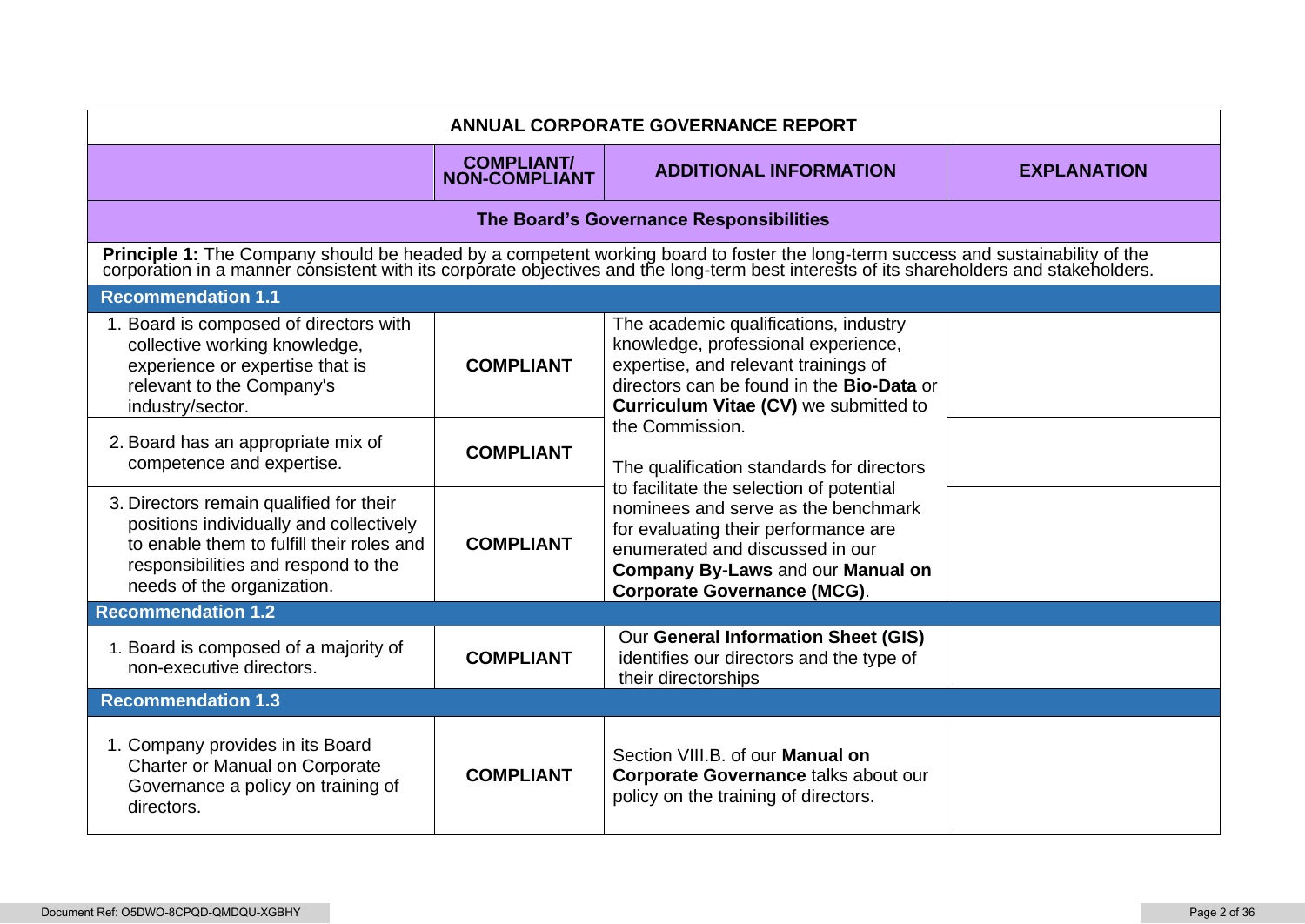| 2. Company provides in its Board<br>Charter or Manual on Corporate<br>Governance an orientation program<br>for first time directors.         | <b>COMPLIANT</b>     | Section VIII.B. of our Manual on<br><b>Corporate Governance talks about the</b><br>training and development of our                                                                                                    |                                                                                                                                                                 |
|----------------------------------------------------------------------------------------------------------------------------------------------|----------------------|-----------------------------------------------------------------------------------------------------------------------------------------------------------------------------------------------------------------------|-----------------------------------------------------------------------------------------------------------------------------------------------------------------|
| 3. Company has relevant annual<br>continuing training for all directors.                                                                     | <b>COMPLIANT</b>     | directors. The orientation program is<br>also discussed in the section.                                                                                                                                               |                                                                                                                                                                 |
| <b>Recommendation 1.4</b>                                                                                                                    |                      |                                                                                                                                                                                                                       |                                                                                                                                                                 |
| 1. Board has a policy on board<br>diversity.                                                                                                 | <b>COMPLIANT</b>     | Section VII.E. of our MCG contains<br>information on our board diversity<br>policy. Currently, we have one (1)<br>female and ten (10) male directors with<br>different nationalities and professional<br>backgrounds. |                                                                                                                                                                 |
| <b>Recommendation 1.5</b>                                                                                                                    |                      |                                                                                                                                                                                                                       |                                                                                                                                                                 |
| 1. Board is assisted in its duties by a<br>Corporate Secretary.                                                                              | <b>COMPLIANT</b>     | Our GIS and MCG contain information                                                                                                                                                                                   |                                                                                                                                                                 |
| 2. Corporate Secretary is a separate<br>individual from the Compliance<br>Officer.                                                           | <b>COMPLIANT</b>     | on our Corporate Secretary (CS),<br>including her name, qualifications,<br>duties, and functions.                                                                                                                     |                                                                                                                                                                 |
| 3. Corporate Secretary is not a member<br>of the Board of Directors.                                                                         | <b>COMPLIANT</b>     |                                                                                                                                                                                                                       |                                                                                                                                                                 |
| 4. Corporate Secretary attends training/s<br>on corporate governance.                                                                        | <b>COMPLIANT</b>     | Our CS attended the initial course on<br>Corporate Governance conducted by<br>the ICD (Institute of Corporate<br>Directors). Update courses are to be<br>scheduled and are being followed.                            |                                                                                                                                                                 |
| <b>Recommendation 1.6</b>                                                                                                                    |                      |                                                                                                                                                                                                                       |                                                                                                                                                                 |
| 1. Board is assisted by a Compliance<br>Officer                                                                                              | <b>COMPLIANT</b>     | Our GIS and MCG contain information<br>on our Compliance Officer (CO),                                                                                                                                                |                                                                                                                                                                 |
| 2. Compliance Officer has a rank of Vice<br>President or an equivalent position<br>with adequate stature and authority in<br>the corporation | <b>NON-COMPLIANT</b> | including his name, qualifications,<br>duties, and functions.                                                                                                                                                         | Our Compliance Officer (CO)<br>has the rank of Assistant Vice<br>President, which is considered<br>an Executive position in our<br>Company. He reports directly |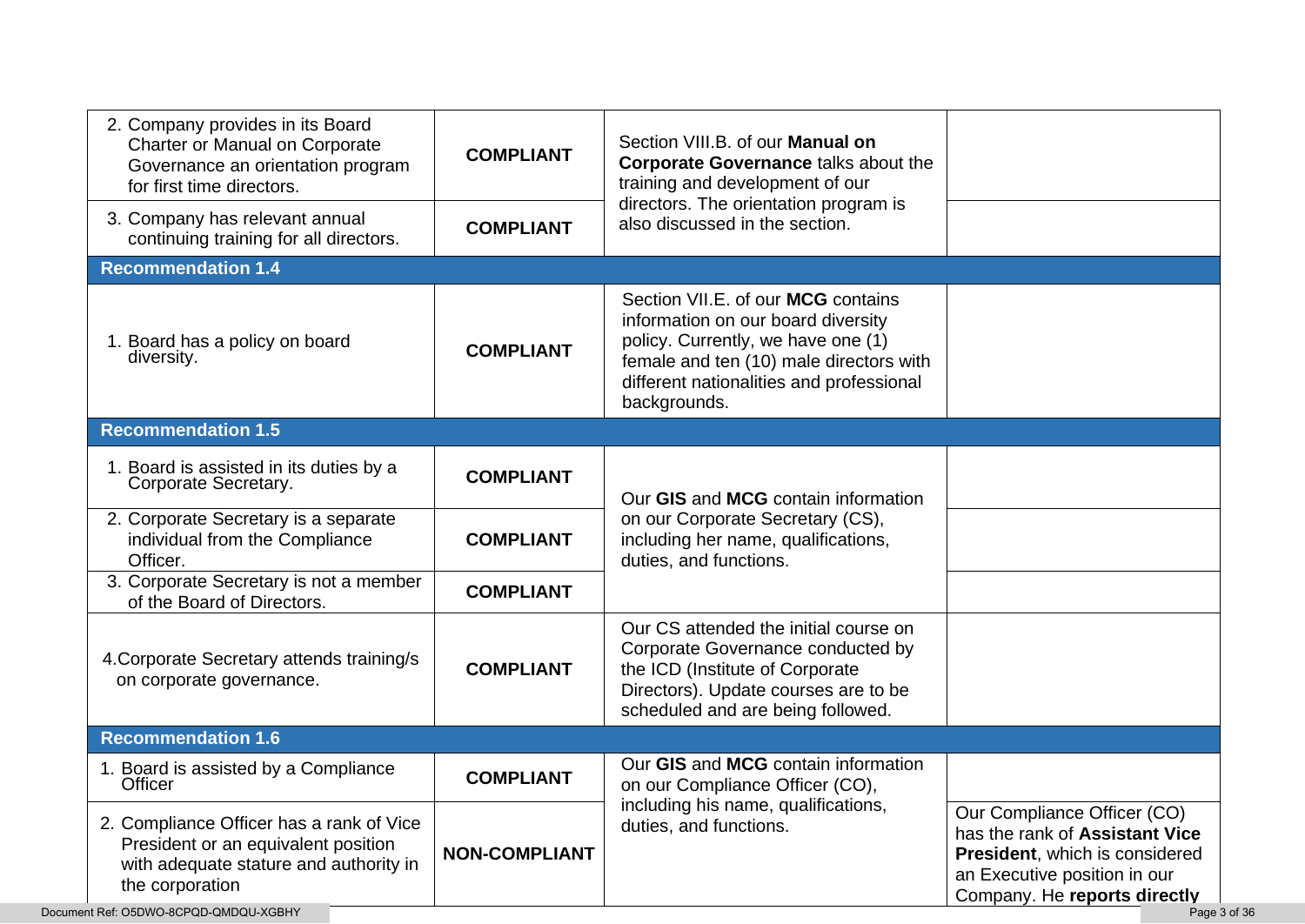| 3. Compliance Officer is not a member<br>of the Board.                               | <b>COMPLIANT</b> |                                                                                                                                                                                                                                                                                          | to two (2) Board Committees,<br>the Risk and Compliance Board<br><b>Committee</b> and the Corporate<br>Governance, Nomination, and<br><b>Remuneration Board</b><br>Committee. Administratively,<br>he answers to our CEO. The<br>CO is also a member of our<br>Management Committee. He<br>has almost 20 years of<br>professional experience in<br>various Finance roles. |
|--------------------------------------------------------------------------------------|------------------|------------------------------------------------------------------------------------------------------------------------------------------------------------------------------------------------------------------------------------------------------------------------------------------|---------------------------------------------------------------------------------------------------------------------------------------------------------------------------------------------------------------------------------------------------------------------------------------------------------------------------------------------------------------------------|
|                                                                                      |                  | Our CO attended the initial course on                                                                                                                                                                                                                                                    |                                                                                                                                                                                                                                                                                                                                                                           |
| 4. Compliance Officer attends training/s<br>on corporate governance annually.        | <b>COMPLIANT</b> | Corporate Governance conducted by<br>the ICD (Institute of Corporate<br>Directors). For 2021, the CO also<br>participated in an SEC-accredited<br>course for Compliance Officers. Other<br>update courses continue to be<br>scheduled and are being followed.                            |                                                                                                                                                                                                                                                                                                                                                                           |
|                                                                                      |                  |                                                                                                                                                                                                                                                                                          |                                                                                                                                                                                                                                                                                                                                                                           |
| stakeholders.<br><b>Recommendation 2.1</b>                                           |                  | Principle 2: The fiduciary roles, responsibilities and accountabilities of the Board as provided under the law, the Company's articles and by-<br>laws, and other legal pronouncements and guidelines should be clearly made known to all directors as well as to stockholders and other |                                                                                                                                                                                                                                                                                                                                                                           |
| 1. Directors act on a fully informed basis,<br>in good faith, with due diligence and | <b>COMPLIANT</b> | There are Minutes of the Meeting,<br>both for Board Committee meetings and<br>the actual Board meeting, and Board<br>Resolutions and approvals that contain                                                                                                                              |                                                                                                                                                                                                                                                                                                                                                                           |
| care, and in the best interest of the<br>Company.                                    |                  | information on how the directors<br>performed their duties.                                                                                                                                                                                                                              |                                                                                                                                                                                                                                                                                                                                                                           |
| <b>Recommendation 2.2</b>                                                            |                  |                                                                                                                                                                                                                                                                                          |                                                                                                                                                                                                                                                                                                                                                                           |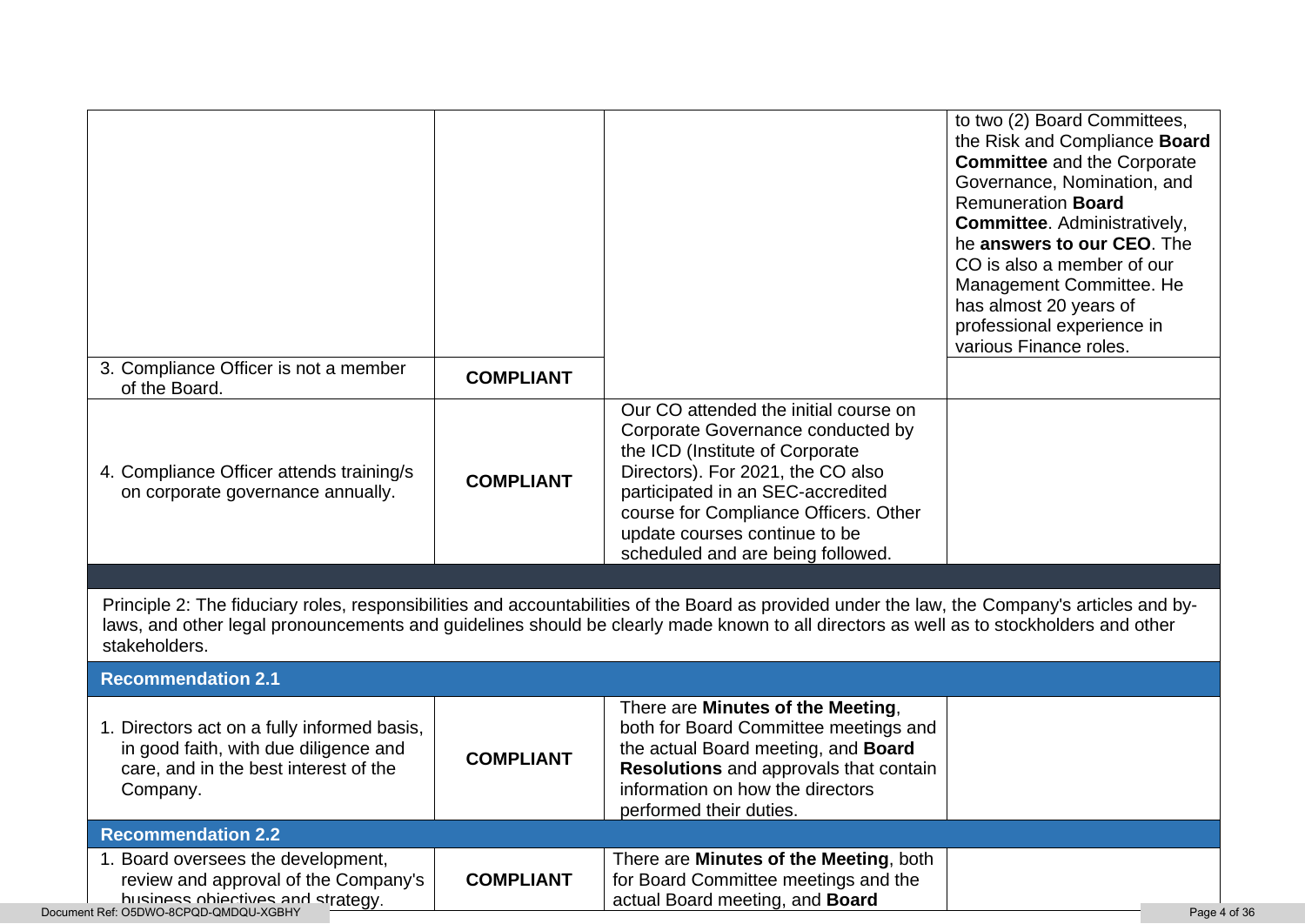| 2. Board oversees and monitors the<br>implementation of the Company's<br>business objectives and strategy in                                         | <b>COMPLIANT</b>     | Resolutions and approvals that contain<br>information on how the directors<br>performed their duties.                                                                                                                                                                                                                                                                                |                                                                                                                                                                                                                                                                                                                      |
|------------------------------------------------------------------------------------------------------------------------------------------------------|----------------------|--------------------------------------------------------------------------------------------------------------------------------------------------------------------------------------------------------------------------------------------------------------------------------------------------------------------------------------------------------------------------------------|----------------------------------------------------------------------------------------------------------------------------------------------------------------------------------------------------------------------------------------------------------------------------------------------------------------------|
| order to sustain the Company's long-<br>term viability and strength.                                                                                 |                      | Our board meets every quarter, or as<br>needed, to review business objectives<br>and strategies.                                                                                                                                                                                                                                                                                     |                                                                                                                                                                                                                                                                                                                      |
| <b>Recommendation 2.3</b>                                                                                                                            |                      |                                                                                                                                                                                                                                                                                                                                                                                      |                                                                                                                                                                                                                                                                                                                      |
| 1. Board is headed by a competent and<br>qualified Chairperson.                                                                                      | <b>COMPLIANT</b>     | Our GIS and the Bio-Data/Curriculum<br>Vitae (CV) of our Chairperson contain<br>information about his name and<br>qualifications.                                                                                                                                                                                                                                                    |                                                                                                                                                                                                                                                                                                                      |
| <b>Recommendation 2.4</b>                                                                                                                            |                      |                                                                                                                                                                                                                                                                                                                                                                                      |                                                                                                                                                                                                                                                                                                                      |
| 1. Board ensures and adopts an<br>effective succession planning<br>program for directors, key officers,<br>and management.                           | <b>COMPLIANT</b>     | Section VII.C. of our MCG contains<br>information on our Company's<br>succession plan and retirement policies<br>and programs. Our Human Capital                                                                                                                                                                                                                                     |                                                                                                                                                                                                                                                                                                                      |
| 2. Board adopts a policy on the<br>retirement for directors and key<br>officers.                                                                     | <b>COMPLIANT</b>     | Management & Development<br>Department (HCMD) ensures the proper<br>implementation of these policies and<br>programs.                                                                                                                                                                                                                                                                |                                                                                                                                                                                                                                                                                                                      |
| <b>Recommendation 2.5</b>                                                                                                                            |                      |                                                                                                                                                                                                                                                                                                                                                                                      |                                                                                                                                                                                                                                                                                                                      |
| 1. Board formulates and adopts a policy<br>specifying the relationship between<br>remuneration and performance of<br>key officers and board members. | <b>NON-COMPLIANT</b> | The Board Committee Charter (BCC)<br>provides that the Remuneration<br>Committee (now "Corporate<br>Governance, Nomination, and                                                                                                                                                                                                                                                      | Our HCMD is working with an<br>external consultant to develop<br>this remuneration policy,<br>specifying the relationship<br>between remuneration and the                                                                                                                                                            |
| 2. Board aligns the remuneration of key<br>officers and board members with<br>long term interests of the Company.                                    | <b>NON-COMPLIANT</b> | Remuneration Committee") shall aid the<br>Board of Directors in evaluating and<br>approving compensation plans, policies,<br>and programs for the Directors,<br>Management Employees, and Key<br>Employees, the adoption of policies that<br>govern the Company's compensation<br>and benefits programs.<br>In accordance with the Corporation's<br>By-Laws, the compensation of the | performance of crucial officers<br>and board members. In reality,<br>this principle is already being<br>observed. The new policy will<br>be presented to the<br>Remuneration Committee (now"<br>Corporate Governance,<br>Nomination, and Remuneration<br>Committee") on or before the<br>end of 2022 for endorsement |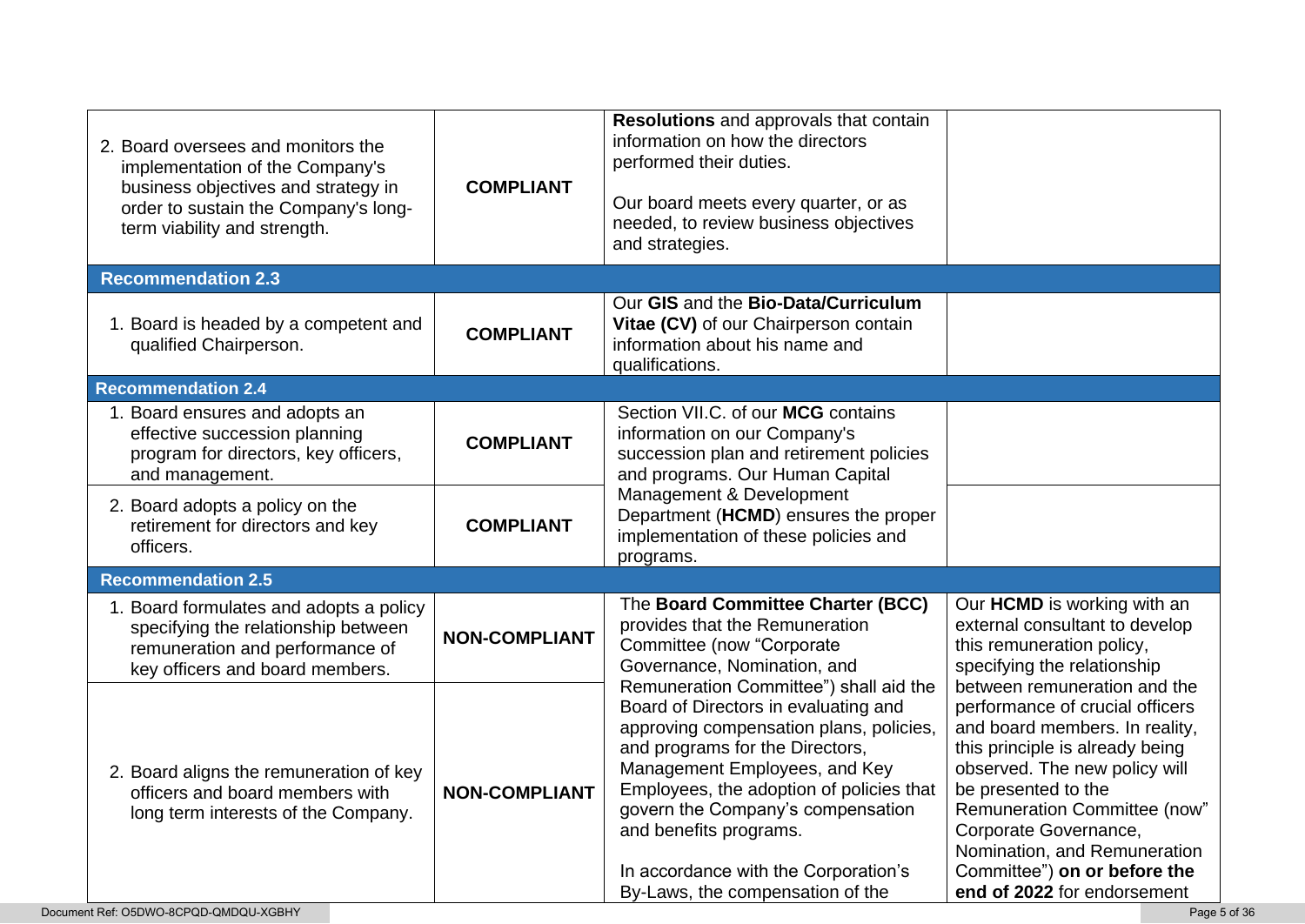|                                                                                                                                                                                    |                  | Directors is determined by the Board<br>and subject to the approval of the<br>shareholders representing at least a<br>majority of the outstanding capital stock<br>at a regular or special meeting of the<br>shareholders.                                                                                                                                                                                                                                      | by the board and subsequent<br>approval. This new policy will be<br>communicated accordingly to all<br>concerned personnel.<br>The new remuneration policy to<br>be proposed by HCMD will align<br>with the Company's long-term<br>interests. |
|------------------------------------------------------------------------------------------------------------------------------------------------------------------------------------|------------------|-----------------------------------------------------------------------------------------------------------------------------------------------------------------------------------------------------------------------------------------------------------------------------------------------------------------------------------------------------------------------------------------------------------------------------------------------------------------|-----------------------------------------------------------------------------------------------------------------------------------------------------------------------------------------------------------------------------------------------|
| 3. Directors do not participate in<br>discussions or deliberations involving<br>his/her own remuneration.                                                                          | <b>COMPLIANT</b> |                                                                                                                                                                                                                                                                                                                                                                                                                                                                 |                                                                                                                                                                                                                                               |
| <b>Recommendation 2.6</b>                                                                                                                                                          |                  |                                                                                                                                                                                                                                                                                                                                                                                                                                                                 |                                                                                                                                                                                                                                               |
| 1. Board has a formal and transparent<br>board nomination and election policy.                                                                                                     | <b>COMPLIANT</b> | Sections VI and VII of our MCG contain<br>information on the Company's<br>nomination and election policy and                                                                                                                                                                                                                                                                                                                                                    |                                                                                                                                                                                                                                               |
| 2. Board nomination and election policy<br>is disclosed in the Company's<br>Manual on Corporate Governance.                                                                        | <b>COMPLIANT</b> | process and its implementation,<br>including the criteria used in selecting<br>new directors, how the shortlisted                                                                                                                                                                                                                                                                                                                                               |                                                                                                                                                                                                                                               |
| 3. Board nomination and election policy<br>includes how the Company accepts<br>nominations from minority<br>shareholders.                                                          | <b>COMPLIANT</b> | candidates are, and how it encourages<br>nominations from shareholders.<br>Moreover, the BCC provides that the<br>Nomination Committee (now "Corporate<br>Governance, Nomination, and<br>Remuneration Committee") shall aid the<br>Board of Directors in identifying,<br>screening, and reviewing individuals<br>who are qualified to serve as Directors,<br>and succeed as the Management<br>Employees and Key Employees.<br>However, the Nomination Committee |                                                                                                                                                                                                                                               |
| 4. Board nomination and election policy<br>includes how the board reviews<br>nominated candidates.                                                                                 | <b>COMPLIANT</b> |                                                                                                                                                                                                                                                                                                                                                                                                                                                                 |                                                                                                                                                                                                                                               |
| 5. Board nomination and election policy<br>includes an assessment of the<br>effectiveness of the Board's<br>processes in the nomination, election<br>or replacement of a director. | <b>COMPLIANT</b> |                                                                                                                                                                                                                                                                                                                                                                                                                                                                 |                                                                                                                                                                                                                                               |
| 6. Board has a process for identifying<br>the quality of directors that is aligned<br>with the strategic direction of the<br>Company.                                              | <b>COMPLIANT</b> | has yet to formulate and adopt<br>guidelines on the qualifications of the<br>members of the Board of Directors, and<br>those who will succeed the current<br>Management Employees, and Key<br>Employees of the Company.                                                                                                                                                                                                                                         |                                                                                                                                                                                                                                               |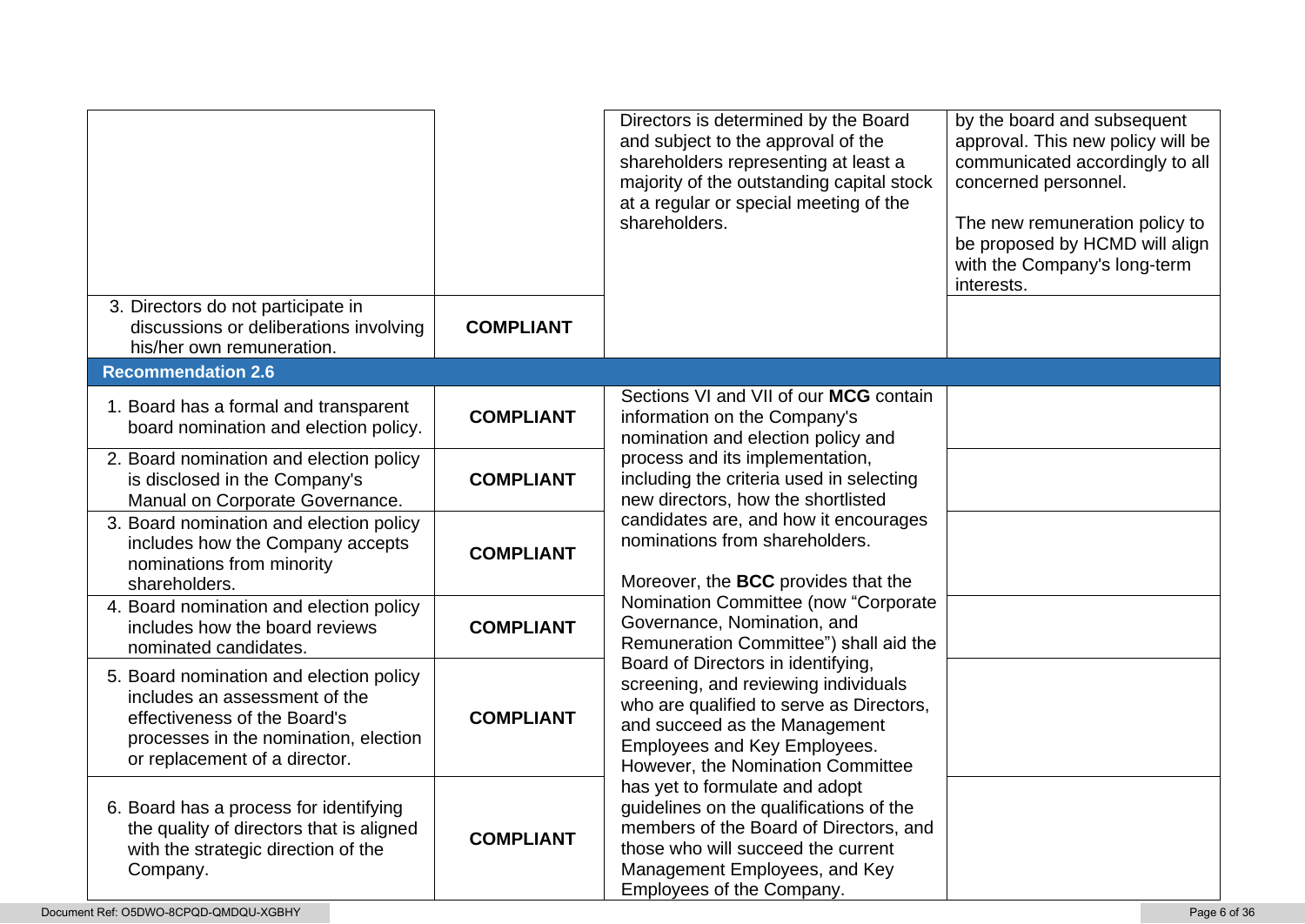|  | The Nomination Committee (now,<br>"Corporate Governance, Nomination,<br>and Remuneration Committee")<br>likewise:                                                                                                                                                                                                                                                                                                                                                                                                                                                                                                                                                                                                                                                                                                          |  |
|--|----------------------------------------------------------------------------------------------------------------------------------------------------------------------------------------------------------------------------------------------------------------------------------------------------------------------------------------------------------------------------------------------------------------------------------------------------------------------------------------------------------------------------------------------------------------------------------------------------------------------------------------------------------------------------------------------------------------------------------------------------------------------------------------------------------------------------|--|
|  | Ensures that the Company shall<br>a.<br>have the required number of<br>Independent Directors with the<br>qualifications and none of the<br>disqualifications as provided under<br>applicable laws, regulations, and rules;<br>Oversees the dissemination of<br>b.<br>the information about the nomination<br>process and the soliciting of<br>recommendations from appropriate<br>entities;<br>Provides a slate of candidates for<br>C.<br>discussion during the annual meeting of<br>the stockholders of the Company and<br>the organizational meeting of the Board<br>of Directors; and<br>d.<br>Exercises oversight of the<br>induction program and continuous<br>development program for Board<br>members;<br>Reviews the Board of Directors'<br>е.<br>succession plans for Directors,<br>Management Employees and Key |  |
|  | Employees of the Company;<br>f.<br>Reviews key staff appointments<br>defined as Vice President and above;                                                                                                                                                                                                                                                                                                                                                                                                                                                                                                                                                                                                                                                                                                                  |  |
|  | Provides a slate of candidates for<br>g.<br>the discussion of the Board of Directors,<br>and/or other pertinent committees in<br>case of vacancy by reason of death,                                                                                                                                                                                                                                                                                                                                                                                                                                                                                                                                                                                                                                                       |  |
|  | resignation, disqualification, or for any                                                                                                                                                                                                                                                                                                                                                                                                                                                                                                                                                                                                                                                                                                                                                                                  |  |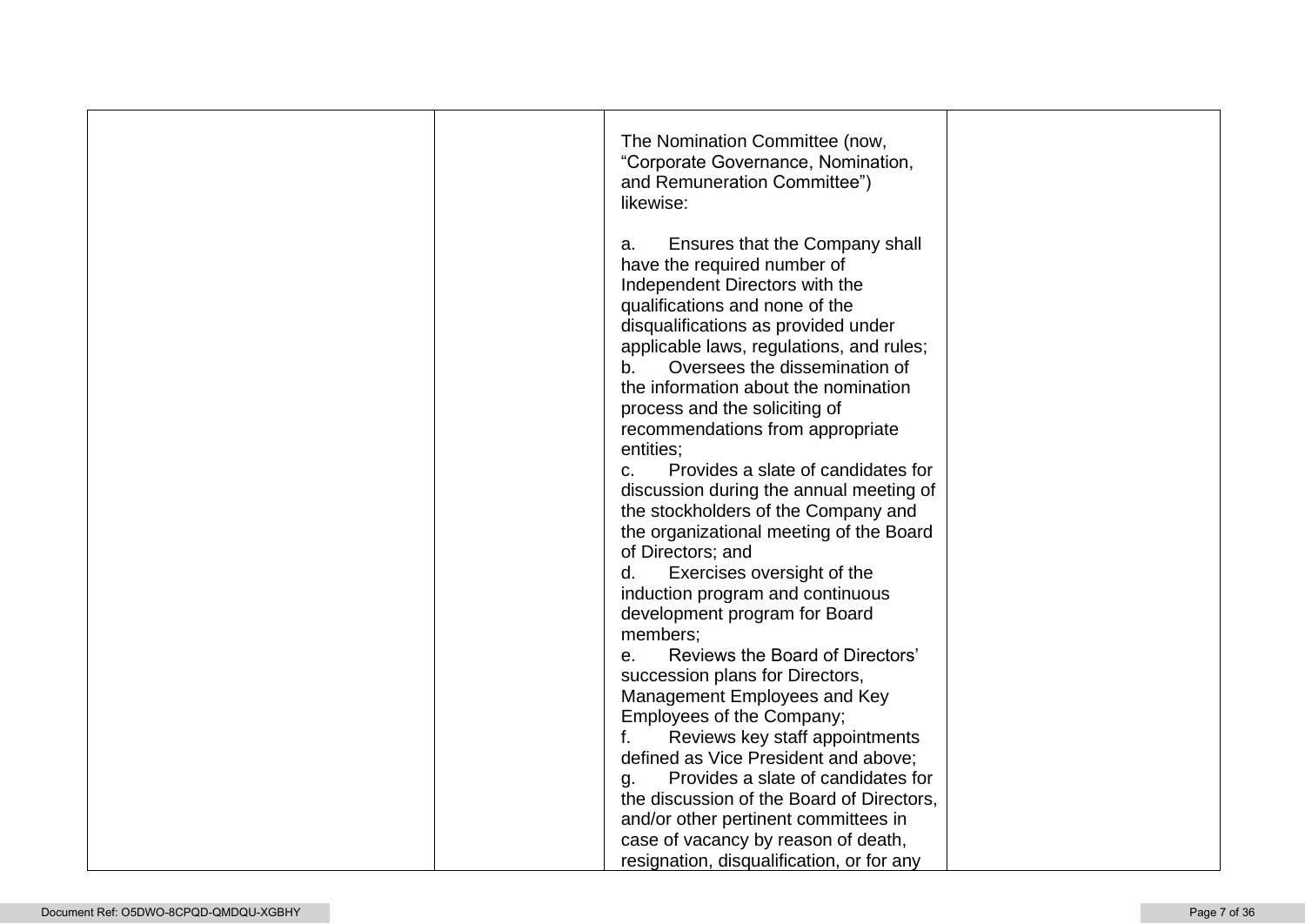|                                                                                                                                                                                                                                                                         |                  | other cause, of a Director, Management<br>Employees or Key Employees.                                                                                                                                                                                                                                                                                                                                                                                          |  |
|-------------------------------------------------------------------------------------------------------------------------------------------------------------------------------------------------------------------------------------------------------------------------|------------------|----------------------------------------------------------------------------------------------------------------------------------------------------------------------------------------------------------------------------------------------------------------------------------------------------------------------------------------------------------------------------------------------------------------------------------------------------------------|--|
| <b>Recommendation 2.7</b>                                                                                                                                                                                                                                               |                  |                                                                                                                                                                                                                                                                                                                                                                                                                                                                |  |
| 1. Board has overall responsibility in<br>ensuring that there is a group-wide<br>policy and system governing related<br>party transactions (RPTs) and other<br>unusual or infrequently occurring<br>transactions.                                                       | <b>COMPLIANT</b> | Our Company has a Related Party<br>Transactions Policy that the Board<br>approved. The policy covers the review<br>and approval of significant RPTs. We<br>likewise have an RPT Board<br>Committee, the functions of which are<br>disclosed in our Board Committee<br>Charter.<br>We submit quarterly and annual RPT<br>reports to the Insurance Commission.<br>All these transactions were approved by<br>the Committee and are compliant with<br>our policy. |  |
| 2. RPT policy includes appropriate<br>review and approval of material<br>RPTs, which guarantee fairness and<br>transparency of the transactions                                                                                                                         | <b>COMPLIANT</b> |                                                                                                                                                                                                                                                                                                                                                                                                                                                                |  |
| 3. RPT policy encompasses all entities<br>within the group, taking into account<br>their size, structure, risk profile and<br>complexity of operations.                                                                                                                 | <b>COMPLIANT</b> |                                                                                                                                                                                                                                                                                                                                                                                                                                                                |  |
| <b>Recommendation 2.8</b>                                                                                                                                                                                                                                               |                  |                                                                                                                                                                                                                                                                                                                                                                                                                                                                |  |
| 1. Board is primarily responsible for<br>approving the selection of<br>Management led by the Chief<br>Executive Officer (CEO) and the<br>heads of the other control functions<br>(Chief Risk Officer, Chief<br><b>Compliance Officer and Chief Audit</b><br>Executive). | <b>COMPLIANT</b> | The BCC outlines the Board's policy<br>and responsibility for approving<br>management selection. There are three<br>(3) Committees that aid in this function<br>- Executive Committee, Management<br>Committee, and the Corporate<br>Governance, Nomination, and<br><b>Remuneration Committee.</b><br>The identities of our Management team<br>can be found in our GIS.                                                                                        |  |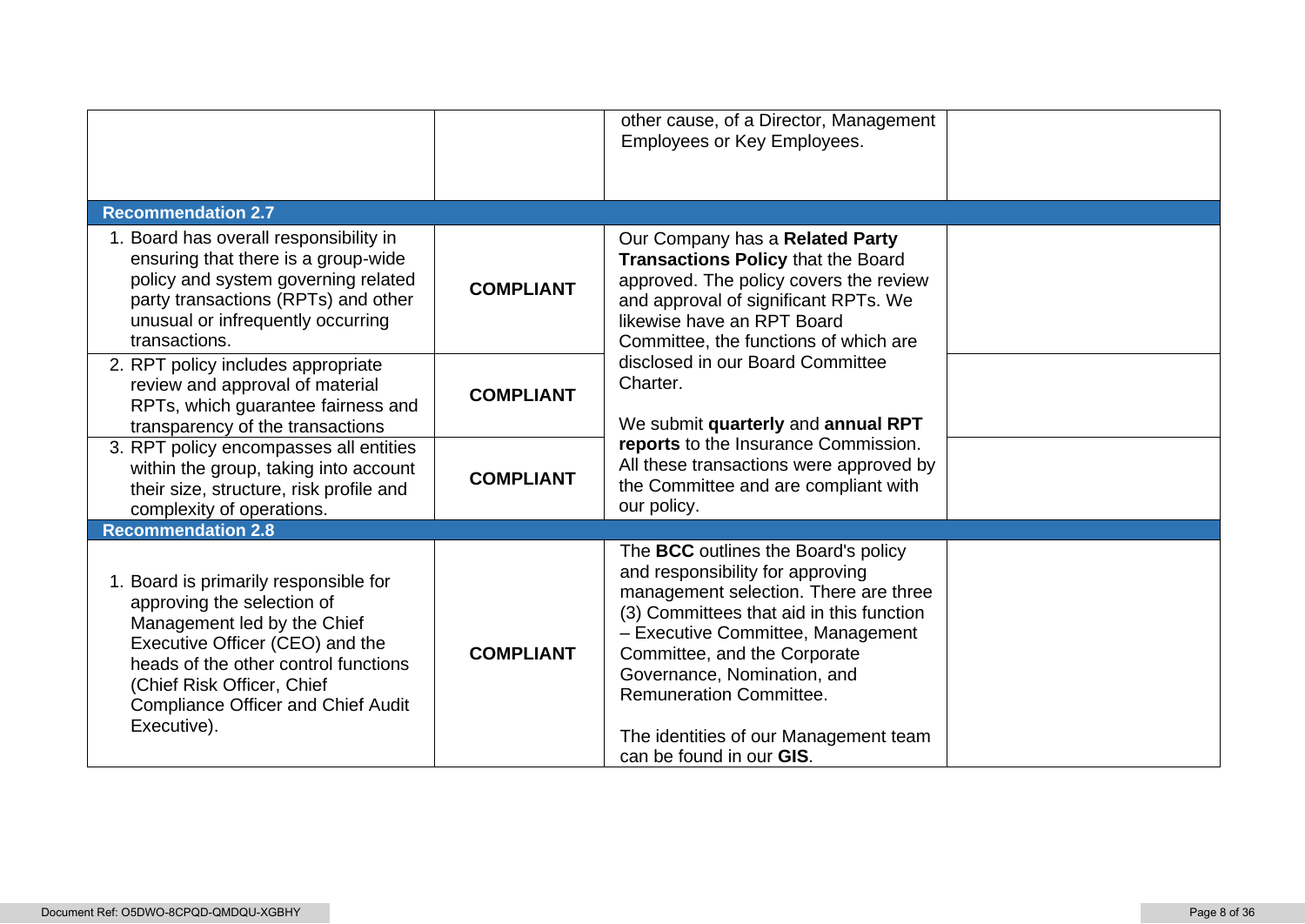| 2. Board is primarily responsible for<br>assessing the performance of<br>Management led by the Chief<br>Executive Officer (CEO) and the<br>heads of the other control functions<br>(Chief Risk Officer, Chief<br><b>Compliance Officer and Chief Audit</b><br>Executive). | <b>COMPLIANT</b>                | The BCC outlines the Board's policy<br>and responsibility for assessing the<br>performance of management via the<br>different Board Committees.<br>Review of performance is done during<br>quarterly Board meetings. Both<br>quantitative and qualitative performance<br>is reviewed. In addition, performance is<br>reviewed on a comparative period and<br>against budget and whether alignment<br>to the strategic objectives is met.<br>The Board Risk and Compliance<br>Committee meets quarterly to identify<br>risks and mitigations done to address<br>the same. The Committee also reviews<br>the report of the Compliance Officer for<br>the status of compliance.<br>The Audit Committee meets quarterly to<br>review Internal Audit reports and the<br>progress of the resolutions of the audit<br>items. The committee also requires the<br>external financial auditor to present the<br>audit findings for control assessments<br>and financial adjustments. |                                                                                                                                                                                                               |
|---------------------------------------------------------------------------------------------------------------------------------------------------------------------------------------------------------------------------------------------------------------------------|---------------------------------|----------------------------------------------------------------------------------------------------------------------------------------------------------------------------------------------------------------------------------------------------------------------------------------------------------------------------------------------------------------------------------------------------------------------------------------------------------------------------------------------------------------------------------------------------------------------------------------------------------------------------------------------------------------------------------------------------------------------------------------------------------------------------------------------------------------------------------------------------------------------------------------------------------------------------------------------------------------------------|---------------------------------------------------------------------------------------------------------------------------------------------------------------------------------------------------------------|
| <b>Recommendation 2.9</b>                                                                                                                                                                                                                                                 |                                 |                                                                                                                                                                                                                                                                                                                                                                                                                                                                                                                                                                                                                                                                                                                                                                                                                                                                                                                                                                            |                                                                                                                                                                                                               |
| 1. Board establishes an effective<br>performance management<br>framework that ensures that<br>Management, including the Chief<br>Executive Officer performance is at<br>par with the standards set by the<br>Board and Senior Management.                                 | <b>NON-</b><br><b>COMPLIANT</b> |                                                                                                                                                                                                                                                                                                                                                                                                                                                                                                                                                                                                                                                                                                                                                                                                                                                                                                                                                                            | As mentioned in our response<br>to Recommendations 2.5.1<br>and 2.5.2, the framework is<br>already in place, but diligent<br>documentation will be<br>improved. In addition, our<br>HCMD is currently working |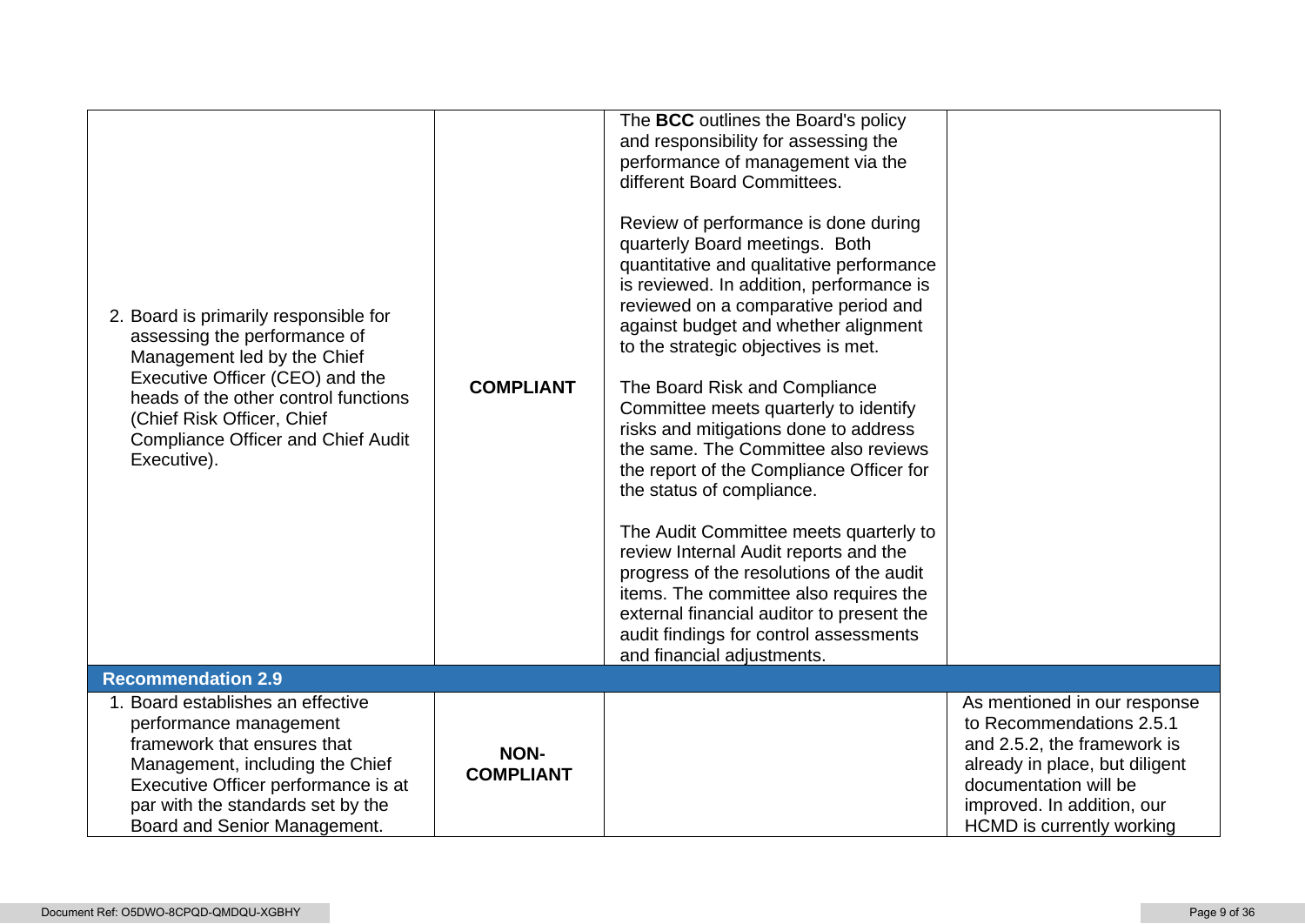| 2. Board establishes an effective<br>performance management<br>framework that ensures that<br>personnel's performance is at par<br>with the standards set by the Board<br>and Senior Management. | <b>NON-</b><br><b>COMPLIANT</b> |                                                                                                                                                                                                                                                                                                                                                                                                                                                                                                        | with an external consultant to<br>develop the Performance<br>Management Framework that<br>will ensure that the<br>performance of Management,<br>including the Chief Executive<br>Officer performance, and the<br>entire workforce, is at par with<br>the standards set by the Board<br>and Senior Management. The<br>new framework, together with<br>the aforementioned<br>Remuneration Policy, will be<br>presented to the Remuneration<br>Committee (now, "Corporate<br>Governance, Nomination, and<br>Remuneration Committee") on<br>or before the end of 2022. |
|--------------------------------------------------------------------------------------------------------------------------------------------------------------------------------------------------|---------------------------------|--------------------------------------------------------------------------------------------------------------------------------------------------------------------------------------------------------------------------------------------------------------------------------------------------------------------------------------------------------------------------------------------------------------------------------------------------------------------------------------------------------|--------------------------------------------------------------------------------------------------------------------------------------------------------------------------------------------------------------------------------------------------------------------------------------------------------------------------------------------------------------------------------------------------------------------------------------------------------------------------------------------------------------------------------------------------------------------|
| <b>Recommendation 2.10</b>                                                                                                                                                                       |                                 |                                                                                                                                                                                                                                                                                                                                                                                                                                                                                                        |                                                                                                                                                                                                                                                                                                                                                                                                                                                                                                                                                                    |
| 1. Board oversees that an appropriate<br>internal control system is in place.                                                                                                                    | <b>COMPLIANT</b>                | Our BCC and MCG show the Board's<br>responsibility for overseeing an<br>appropriate internal control system and<br>what is included in the internal control                                                                                                                                                                                                                                                                                                                                            |                                                                                                                                                                                                                                                                                                                                                                                                                                                                                                                                                                    |
| 2. The internal control system includes<br>a mechanism for monitoring and<br>managing potential conflict of interest<br>of the Management, members and<br>shareholders.                          | <b>COMPLIANT</b>                | system. Different Board Committees<br>have been set up for these controls. In<br>addition, there are dedicated functions<br>for Internal Audit, Enterprise Risk, and<br>Compliance on the operational level.<br>The Board likewise approved policies<br>to monitor and mitigate Conflict of<br>Interest within the Company. The RPT<br>Policy, MCG, Compliance Management<br>Policy, Code of Discipline (CoD), and<br>Code of Ethical Standards (CoES) are<br>all present to enforce internal control. |                                                                                                                                                                                                                                                                                                                                                                                                                                                                                                                                                                    |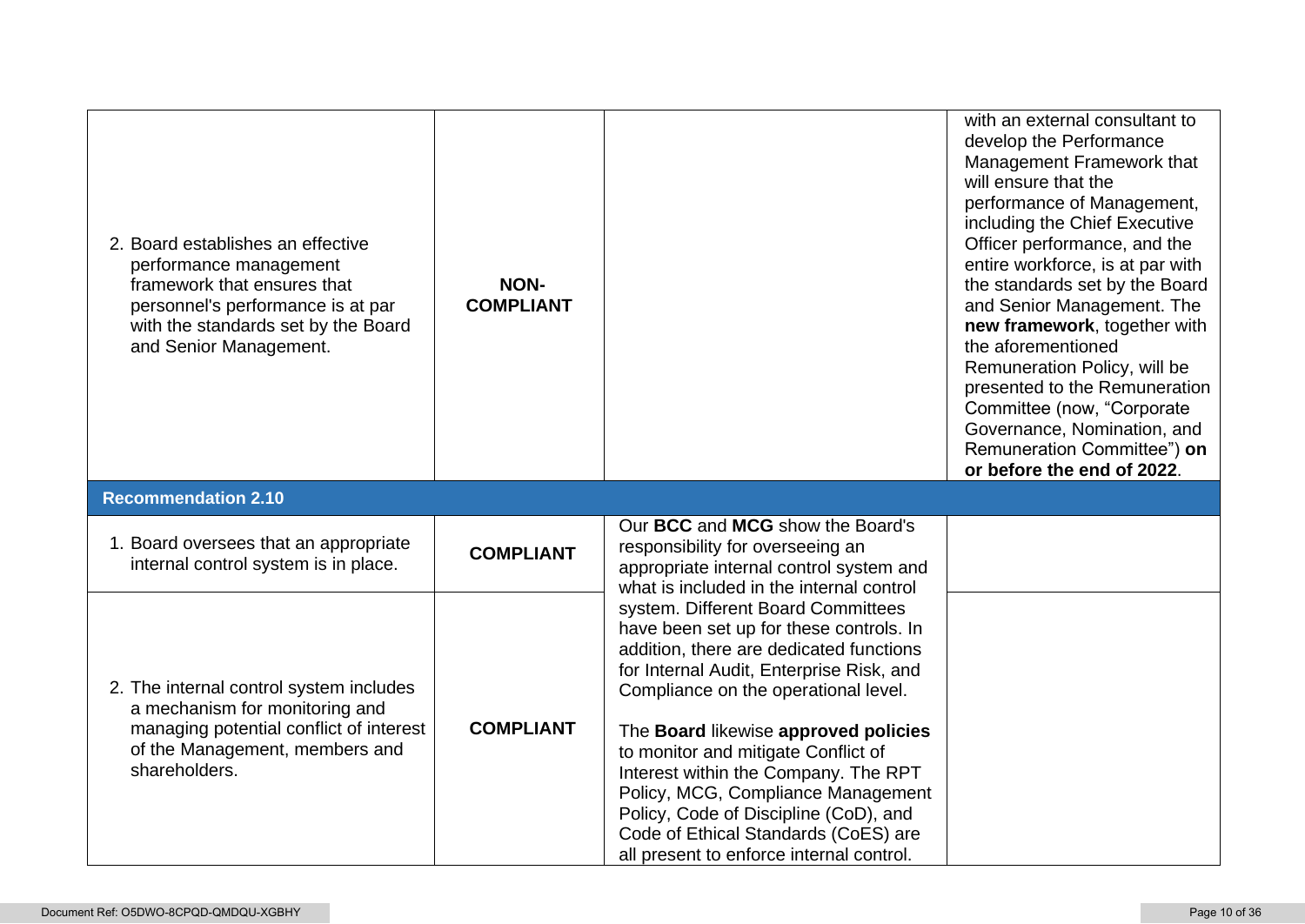| 3. Board approves the Internal Audit<br>Charter                                                                                                                                                       | <b>COMPLIANT</b> | We have an Internal Audit Charter that<br>the Board approved.                                                                                                                                                                             |
|-------------------------------------------------------------------------------------------------------------------------------------------------------------------------------------------------------|------------------|-------------------------------------------------------------------------------------------------------------------------------------------------------------------------------------------------------------------------------------------|
| <b>Recommendation 2.11</b>                                                                                                                                                                            |                  |                                                                                                                                                                                                                                           |
| 1. Board oversees that the Company<br>has in place a sound enterprise risk<br>management (ERM) framework to<br>effectively identify, monitor, assess<br>and manage key business risks.                | <b>COMPLIANT</b> | Our Board approved the Enterprise<br>Risk Management Framework Policy.<br>It shows the Board's oversight<br>responsibility to establish a sound<br>enterprise risk management framework<br>and how the framework guides the               |
| 2. The risk management framework<br>guides the Board in identifying<br>unit/business lines and enterprise-<br>level risk exposures, as well as the<br>effectiveness of risk management<br>strategies. | <b>COMPLIANT</b> | Board.<br>As a result of our ERM Framework, our<br>company established an ERM Process,<br>Specific Risk Appetites, and a Risk<br>Register. We have also acquired<br>several insurance coverages to mitigate<br>specific risks discovered. |
| <b>Recommendation 2.12</b>                                                                                                                                                                            |                  |                                                                                                                                                                                                                                           |
| 1. Board has a Board Charter that<br>formalizes and clearly states its<br>roles, responsibilities and<br>accountabilities in carrying out its<br>fiduciary duties.                                    | <b>COMPLIANT</b> | Link to Manual on Corporate<br><b>Governance(MCG)</b><br>https://www.avega.com.ph/forms/Avega                                                                                                                                             |
| 2. Board Charter serves as a guide to<br>the directors in the performance of<br>their functions.                                                                                                      | <b>COMPLIANT</b> | %20Manual%20on%20Corporate%20G<br>overnance.pdf                                                                                                                                                                                           |
| 3. Board Charter is publicly available<br>and posted on the Company's                                                                                                                                 | <b>COMPLIANT</b> |                                                                                                                                                                                                                                           |
| website.                                                                                                                                                                                              |                  |                                                                                                                                                                                                                                           |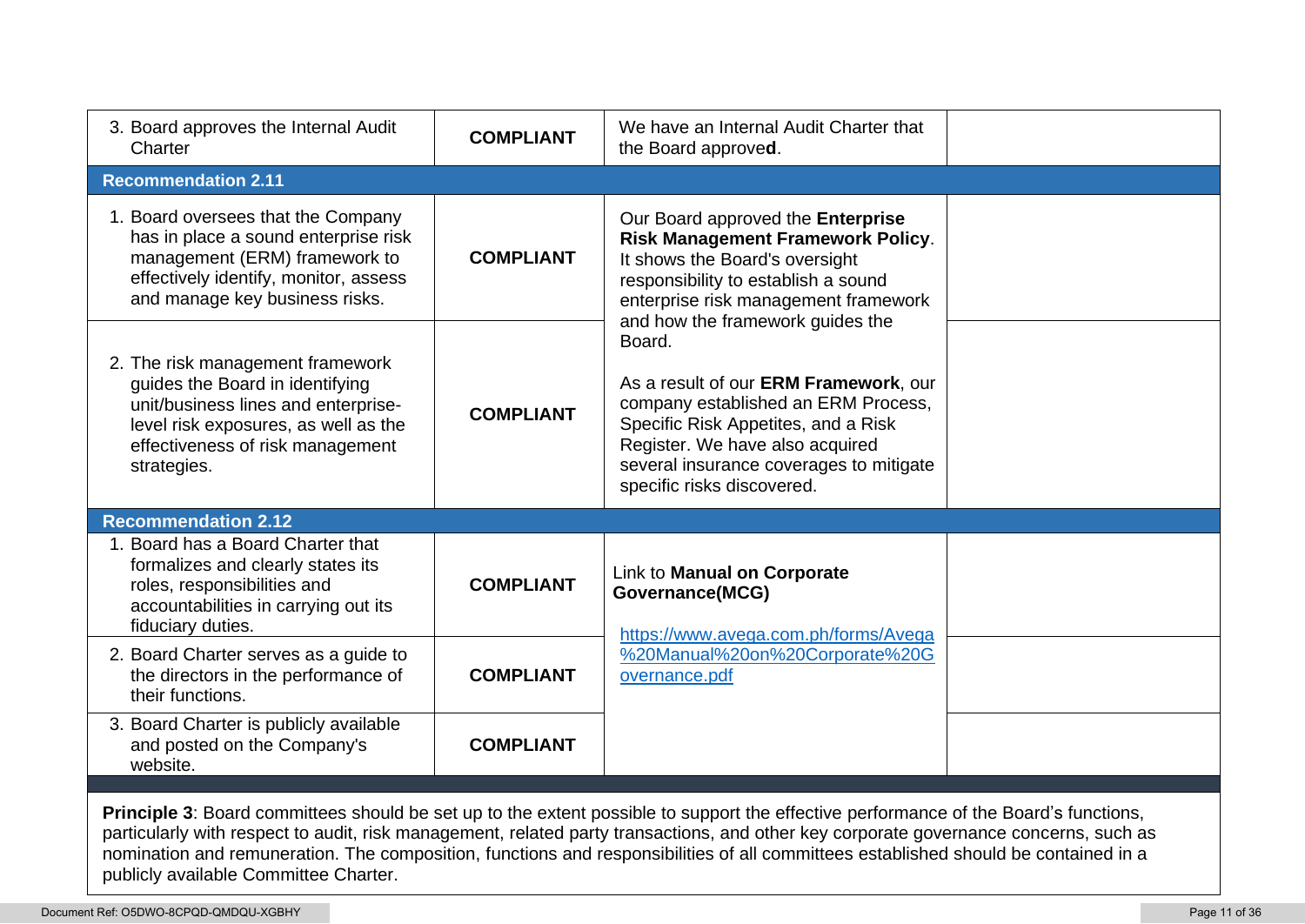| <b>Recommendation 3.1</b>                                                                                                                                                                                                                                                     |                  |                                                                                                                                                                                                                                                                                                                                          |  |
|-------------------------------------------------------------------------------------------------------------------------------------------------------------------------------------------------------------------------------------------------------------------------------|------------------|------------------------------------------------------------------------------------------------------------------------------------------------------------------------------------------------------------------------------------------------------------------------------------------------------------------------------------------|--|
| 1. Board establishes board committees<br>that focus on specific board functions<br>to aid in the optimal performance of<br>its roles and responsibilities.                                                                                                                    | <b>COMPLIANT</b> | Our MCG and BCC contain information<br>on all the board committees established<br>by the Company.                                                                                                                                                                                                                                        |  |
| <b>Recommendation 3.2</b>                                                                                                                                                                                                                                                     |                  |                                                                                                                                                                                                                                                                                                                                          |  |
| 1. Board establishes an Audit<br>Committee to enhance its oversight<br>capability over the Company's<br>financial reporting, internal control<br>system, internal and external audit<br>processes, and compliance with<br>applicable laws and regulations.                    | <b>COMPLIANT</b> | Our MCG and BCC contain information<br>on the Audit Committee, including its<br>functions.<br>It is the Board that appoints and<br>removes the Company's external<br>auditor.                                                                                                                                                            |  |
| 2. Audit Committee is composed of at<br>least three appropriately qualified<br>non-executive directors, the majority<br>of whom, including the Chairman is<br>independent.                                                                                                    | <b>COMPLIANT</b> | Our <b>BCC</b> contains information on the<br>members of the Audit Committee,<br>including their qualifications and type of<br>directorship.                                                                                                                                                                                             |  |
| 3. All the members of the committee<br>have relevant background,<br>knowledge, skills, and/or experience<br>in the areas of accounting, auditing<br>and finance.                                                                                                              | <b>COMPLIANT</b> | The Bio-Data/CV of the Board of<br>Directors contains information on the<br>background, knowledge, skills, and/or<br>experience of the members of the Audit<br>Committee.                                                                                                                                                                |  |
| 4. The Chairman of the Audit<br>Committee is not the Chairman of<br>the Board or of any other committee.                                                                                                                                                                      | <b>COMPLIANT</b> | The Bio-Data/CV submitted to the IC<br>contains information on the Chairman of<br>the Audit Committee                                                                                                                                                                                                                                    |  |
| <b>Recommendation 3.3</b>                                                                                                                                                                                                                                                     |                  |                                                                                                                                                                                                                                                                                                                                          |  |
| 1. Board establishes a Corporate<br>Governance Committee tasked to<br>assist the Board in the performance<br>of its corporate governance<br>responsibilities, including the<br>functions that were formerly<br>assigned to a Nomination and<br><b>Remuneration Committee.</b> | <b>COMPLIANT</b> | Our MCG and BCC contain information<br>on the Corporate Governance<br>Committee, including its functions. The<br>Nomination and Remuneration<br><b>Committees (now "Corporate</b><br>Governance, Nomination, and<br>Remuneration Committee") is tasked to<br>develop and recommend an effective<br>process of identifying the quality of |  |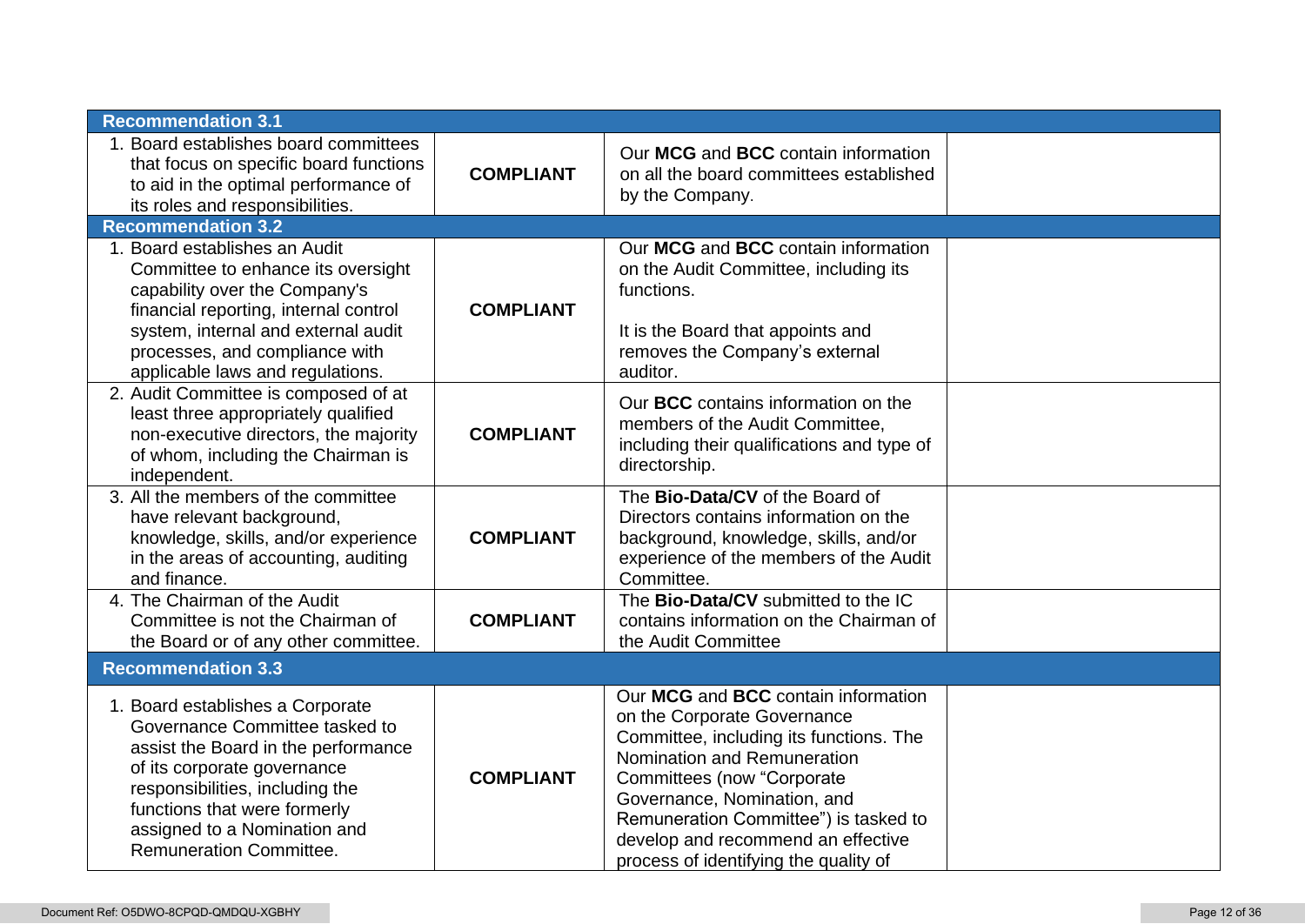|                                                                                                                                                                                                                                          |                  | directors aligned with the Company's<br>strategic direction.                                                                                                          |  |
|------------------------------------------------------------------------------------------------------------------------------------------------------------------------------------------------------------------------------------------|------------------|-----------------------------------------------------------------------------------------------------------------------------------------------------------------------|--|
| 2. Corporate Governance Committee is<br>composed of at least three members,<br>majority of whom should be<br>independent directors.                                                                                                      | <b>COMPLIANT</b> | Our BCC contains information on the<br>members of the Corporate Governance<br>Committee, including their qualifications<br>and type of directorship.                  |  |
| 3. Chairman of the Corporate<br>Governance Committee is an<br>independent director.                                                                                                                                                      | <b>COMPLIANT</b> | The Bio-Data/CV submitted to the IC<br>contains information on the Chairman of<br>the Corporate Governance Committee.                                                 |  |
| <b>Recommendation 3.4</b>                                                                                                                                                                                                                |                  |                                                                                                                                                                       |  |
| 1. Board establishes a separate Board<br><b>Risk Oversight Committee (BROC)</b><br>that should be responsible for the<br>oversight of a company's Enterprise<br>Risk Management system to ensure<br>its functionality and effectiveness. | <b>COMPLIANT</b> | Our MCG and BCC contain information<br>on the Board Risk Oversight Committee<br>(BROC), including its functions. We call<br>it the Risk and Compliance<br>Committee.  |  |
| 2. BROC is composed of at least three<br>members, the majority of whom<br>should be independent directors,<br>including the Chairman.                                                                                                    | <b>COMPLIANT</b> | Our BCC contains information on the<br><b>Risk and Compliance Committee</b><br>members, including their qualifications<br>and type of directorship.                   |  |
| 3. The Chairman of the BROC is not<br>the Chairman of the Board or of any<br>other committee.                                                                                                                                            | <b>COMPLIANT</b> | The Bio-Data/CV submitted to the IC<br>contains information on the Risk and<br>Compliance Committee Chairman.                                                         |  |
| 4. At least one member of the BROC<br>has relevant thorough knowledge<br>and experience on risk and risk<br>management                                                                                                                   | <b>COMPLIANT</b> | The Bio-Data/CV of the Board of<br>Directors contains information on the<br>background, skills, and/or experience of<br>the Risk and Compliance Committee<br>members. |  |
| <b>Recommendation 3.5</b>                                                                                                                                                                                                                |                  |                                                                                                                                                                       |  |
| 1. The Board establishes a Related<br>Party Transactions (RPT)<br>Committee, which is tasked with<br>reviewing all material related party<br>transactions of the Company                                                                 | <b>COMPLIANT</b> | Our MCG and BCC contain information<br>on the Related Party Transactions<br>(RPT) Committee, including its<br>functions.                                              |  |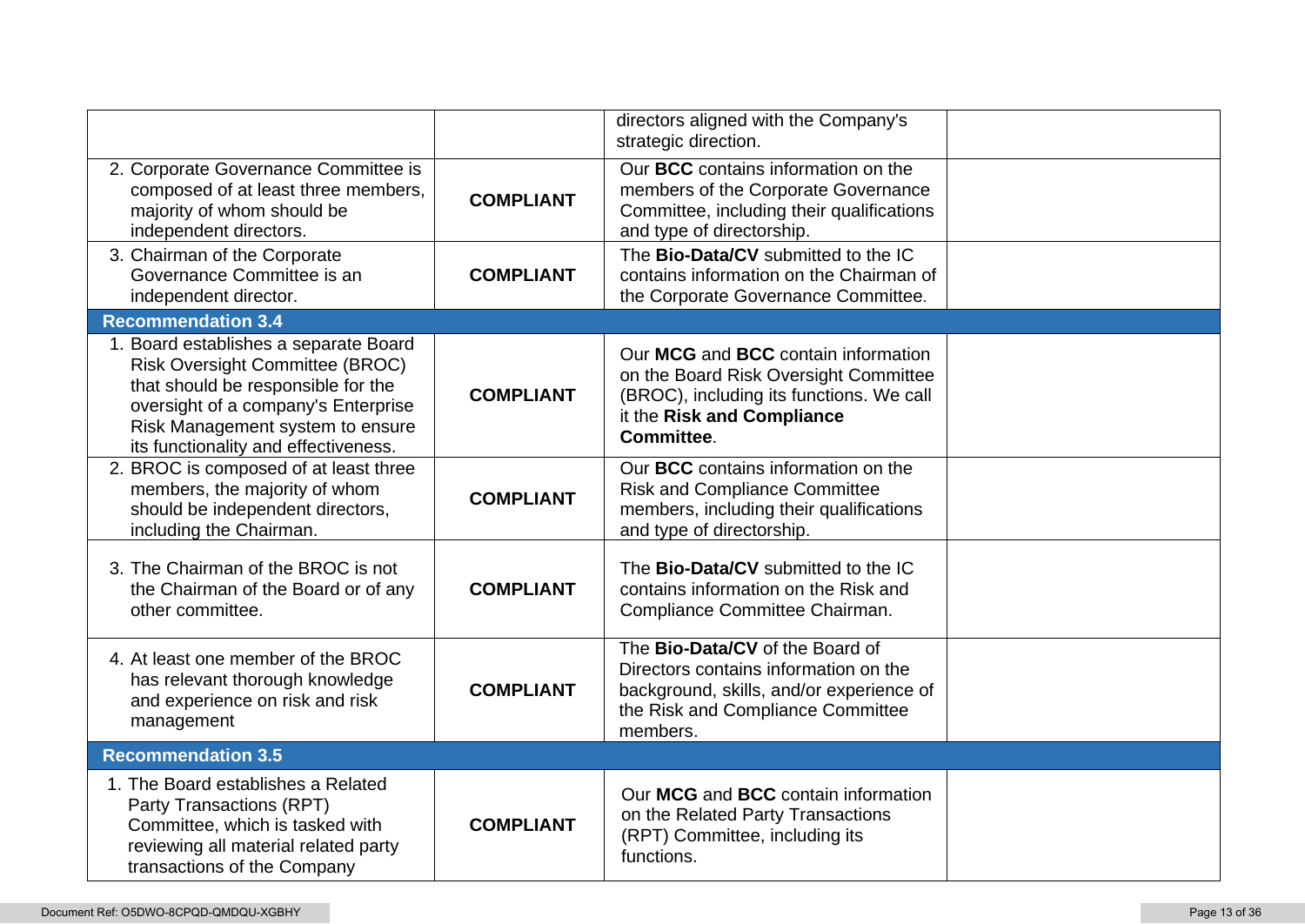| 2. RPT Committee is composed of at<br>least three non-executive directors,<br>majority of whom should be<br>independent, including the Chairman.                                                                           | <b>COMPLIANT</b> | Our BCC contains information on the<br>members of the RPT Committee.<br>including their qualifications and type of<br>directorship.                                                                                                                                   |  |
|----------------------------------------------------------------------------------------------------------------------------------------------------------------------------------------------------------------------------|------------------|-----------------------------------------------------------------------------------------------------------------------------------------------------------------------------------------------------------------------------------------------------------------------|--|
| <b>Recommendation 3.6</b>                                                                                                                                                                                                  |                  |                                                                                                                                                                                                                                                                       |  |
| 1. All established committees have a<br>Committee Charters stating in plain<br>terms their respective purposes,<br>memberships, structures, operations,<br>reporting process, resources and<br>other relevant information. | <b>COMPLIANT</b> | Our BCC outlines the Company's<br>committee charters, containing all the<br>required information, mainly the<br>Committee's necessary functions for<br>performance evaluation purposes.                                                                               |  |
| 2. Committee Charters provide<br>standards for evaluating the<br>performance of the Committees.                                                                                                                            | <b>COMPLIANT</b> | Evaluation of the Committees is<br>discussed in Section VIII.A. of our MCG                                                                                                                                                                                            |  |
| 3. Committee Charters were fully<br>disclosed on the Company's website.                                                                                                                                                    | <b>COMPLIANT</b> | Our MCG, which is posted on our<br>website, discusses the functions of our<br>Board Committees in the Annex                                                                                                                                                           |  |
|                                                                                                                                                                                                                            |                  | section.                                                                                                                                                                                                                                                              |  |
|                                                                                                                                                                                                                            |                  | Principle 4: To show full commitment to the Company, the directors should devote the time and attention necessary to properly and<br>effectively perform their duties and responsibilities, including sufficient time to be familiar with the corporation's business. |  |
| <b>Recommendation 4.1</b>                                                                                                                                                                                                  |                  |                                                                                                                                                                                                                                                                       |  |
| 1. The Directors attends and actively<br>participates in all meetings of the<br>Board, Committees and<br>shareholders in person or through<br>tele-/videoconferencing conducted in                                         | <b>COMPLIANT</b> | Our Corporate By-Laws contain<br>information on the process and<br>procedure for tele/videoconferencing<br>Board and/or<br>committee meetings.<br>The Minutes of the Meeting (MoM)                                                                                    |  |
| accordance with the rules and<br>regulations of the Commission.                                                                                                                                                            |                  | contains information on the attendance<br>and participation of directors in the<br>Board, Committees, and shareholders'<br>meetings.                                                                                                                                  |  |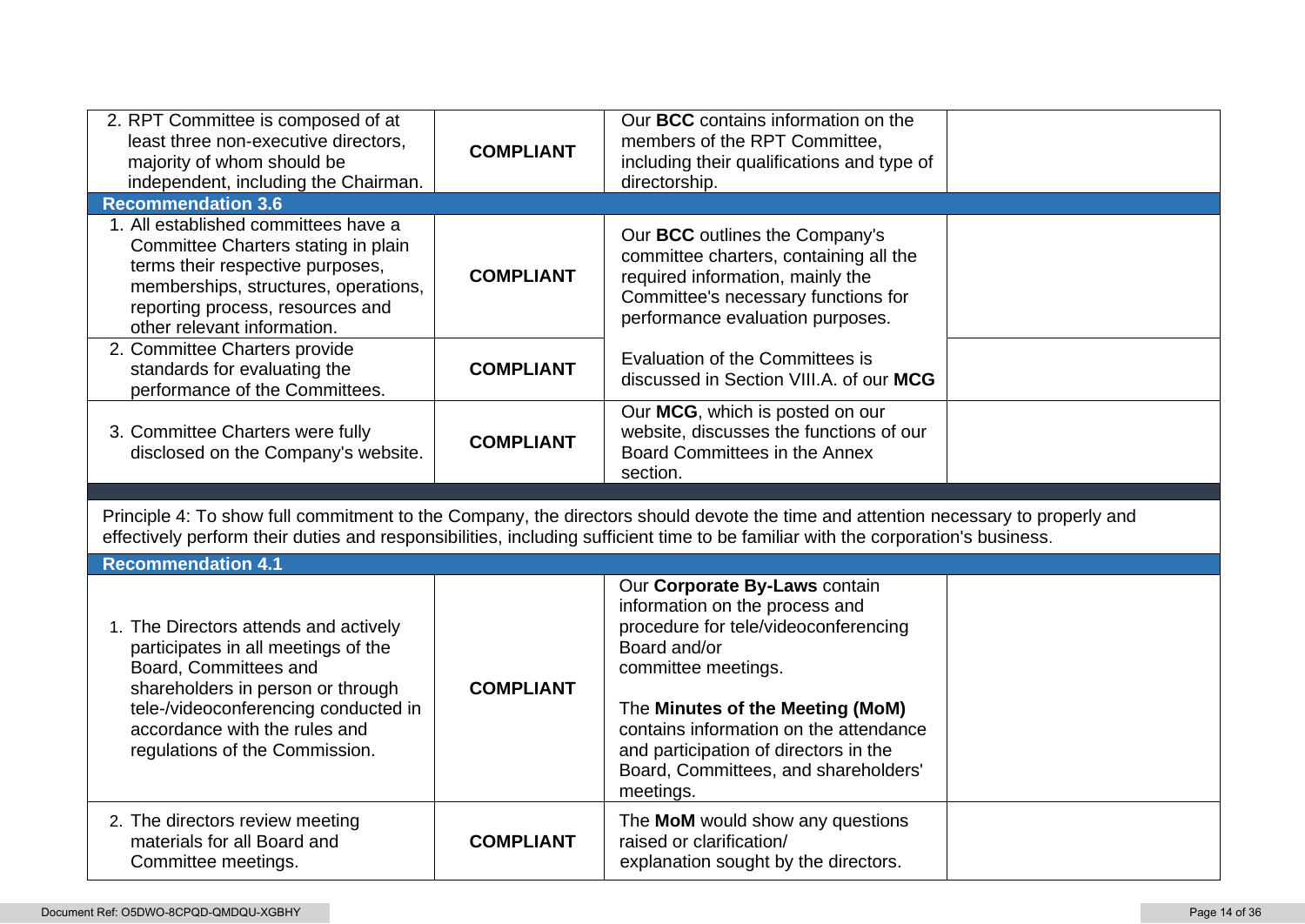| 3. The directors ask the necessary<br>questions or seek clarifications and<br>explanations during the Board and<br>Committee meetings.                                                                                                                                                                                                                      | <b>COMPLIANT</b> | The MoM would show any questions<br>raised or clarification/<br>explanation sought by the directors.                                                                                                                                                                                            |  |
|-------------------------------------------------------------------------------------------------------------------------------------------------------------------------------------------------------------------------------------------------------------------------------------------------------------------------------------------------------------|------------------|-------------------------------------------------------------------------------------------------------------------------------------------------------------------------------------------------------------------------------------------------------------------------------------------------|--|
| <b>Recommendation 4.2</b>                                                                                                                                                                                                                                                                                                                                   |                  |                                                                                                                                                                                                                                                                                                 |  |
| 1. Non-executive directors concurrently<br>serve as directors to a maximum of<br>five Insurance Commission<br>Regulated Entities (ICREs) and<br>publicly-listed companies to ensure<br>that they have sufficient time to fully<br>prepare for meetings, challenge<br>Management's proposals/views, and<br>oversee the long-term strategy of the<br>Company. | <b>COMPLIANT</b> | Our MCG Manual has a policy setting<br>the limit of board seats that a non-<br>executive director can hold<br>simultaneously.<br>Section XV.A. of our MCG shows the<br>directorships of the Company's directors<br>in both listed and non-listed companies<br>or the list of disqualifications. |  |
| <b>Recommendation 4.3</b>                                                                                                                                                                                                                                                                                                                                   |                  |                                                                                                                                                                                                                                                                                                 |  |
| 1. The directors notify the Company's<br>Board where he/she is an incumbent<br>director before accepting a<br>directorship in another company.                                                                                                                                                                                                              | <b>COMPLIANT</b> | We use the <b>Bio-Data/CV</b> submitted by<br>our Directors to the IC to verify this<br>notification.                                                                                                                                                                                           |  |
|                                                                                                                                                                                                                                                                                                                                                             |                  |                                                                                                                                                                                                                                                                                                 |  |
|                                                                                                                                                                                                                                                                                                                                                             |                  | Principle 5: The Board should endeavor to exercise an objective and independent judgment on all corporate affairs                                                                                                                                                                               |  |
| <b>Recommendation 5.1</b>                                                                                                                                                                                                                                                                                                                                   |                  |                                                                                                                                                                                                                                                                                                 |  |
| 1. The Board is composed of at least<br>twenty percent (20%) independent<br>directors                                                                                                                                                                                                                                                                       | <b>COMPLIANT</b> | Our GIS contains information on the<br>number of independent directors on the<br>Board.                                                                                                                                                                                                         |  |
| <b>Recommendation 5.2</b>                                                                                                                                                                                                                                                                                                                                   |                  |                                                                                                                                                                                                                                                                                                 |  |
| 1. The independent directors possess<br>all the necessary qualifications and<br>none of the disqualifications to hold<br>the position.                                                                                                                                                                                                                      | <b>COMPLIANT</b> | Our MCG contains information on the<br>qualifications of the independent<br>directors. The Bio-Data/CV they<br>submitted also shows their capabilities.                                                                                                                                         |  |
| <b>Recommendation 5.3</b>                                                                                                                                                                                                                                                                                                                                   |                  |                                                                                                                                                                                                                                                                                                 |  |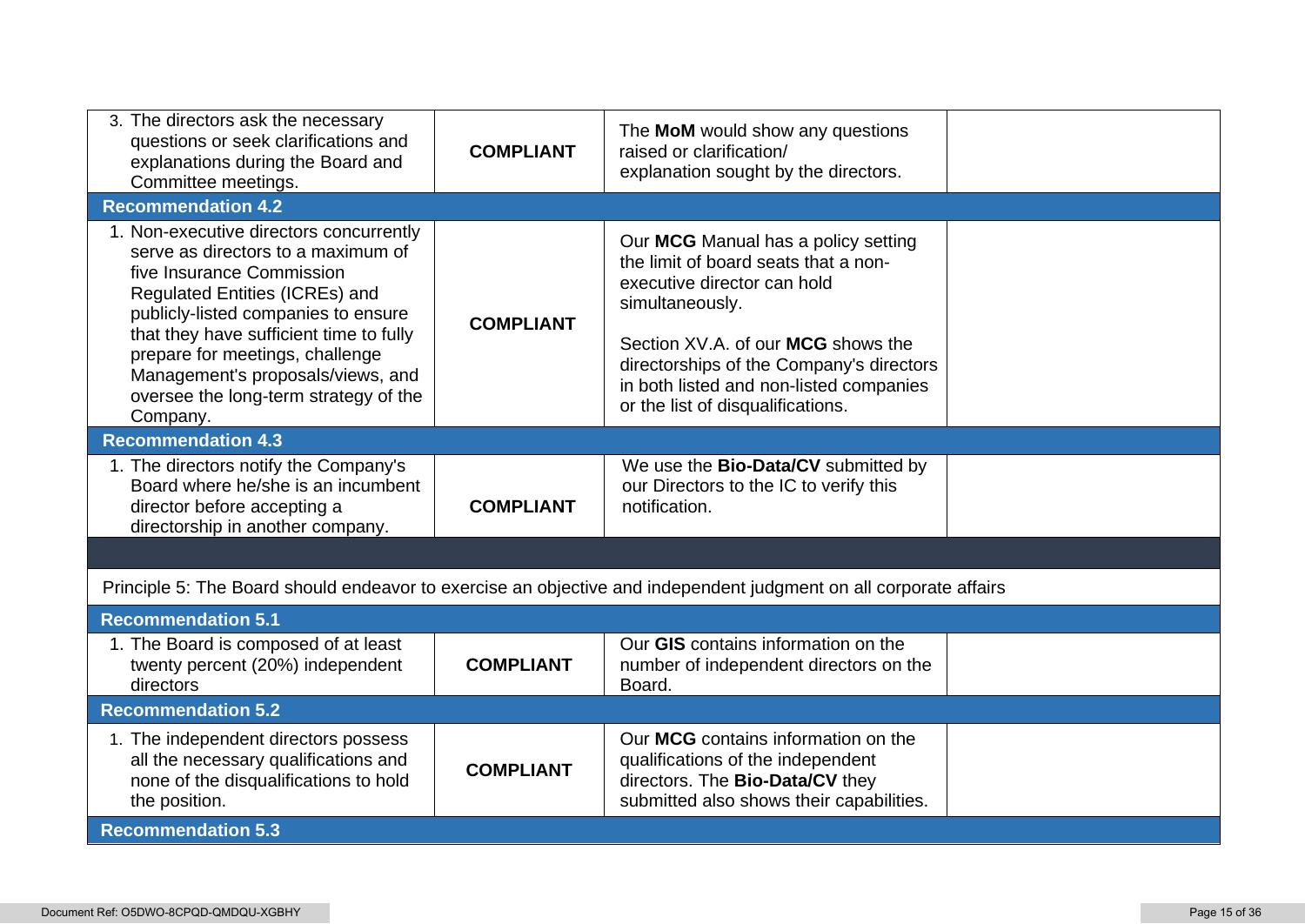| 1. The independent directors serve for<br>a maximum cumulative term of nine<br>years.<br>As far as Insurance Companies are<br>concerned, the foregoing term limit<br>shall be reckoned from 02 January<br>2015 while the reckoning date for the<br>Pre-Need Companies and Health<br>Maintenance Organizations shall be<br>from 21 September 2016.<br>For other covered entities, all<br>previous terms served by existing<br>Independent Directors prior to the<br>effectivity of this Circular shall not be<br>included in the application of the<br>term limit prescribed in this item. | <b>COMPLIANT</b> | Our GIS shows the years IDs have<br>served as such.                                                                                                                                             |  |
|-------------------------------------------------------------------------------------------------------------------------------------------------------------------------------------------------------------------------------------------------------------------------------------------------------------------------------------------------------------------------------------------------------------------------------------------------------------------------------------------------------------------------------------------------------------------------------------------|------------------|-------------------------------------------------------------------------------------------------------------------------------------------------------------------------------------------------|--|
| 2. The Company bars an independent<br>from serving in such capacity after<br>the term limit of nine years.                                                                                                                                                                                                                                                                                                                                                                                                                                                                                | <b>COMPLIANT</b> | This information is contained in our<br>MCG. In addition, it shows the<br>Company's policy on term limits for its<br>independent director.                                                      |  |
| 3. In the instance that the Company<br>retains an independent director in the<br>same capacity after nine years, the<br>Board submits to the Insurance<br>Commission a formal written<br>justification and seek shareholders'<br>approval during the annual<br>shareholders' meeting.                                                                                                                                                                                                                                                                                                     | <b>COMPLIANT</b> | No such submission of a formal<br>written justification to the Insurance<br>Commission and proof of shareholders'<br>approval during the annual<br>shareholders' meeting has ever been<br>made. |  |
| <b>Recommendation 5.4</b>                                                                                                                                                                                                                                                                                                                                                                                                                                                                                                                                                                 |                  |                                                                                                                                                                                                 |  |
| 1. The positions of Chairman of the<br>Board and Chief Executive Officer<br>are held by separate individuals                                                                                                                                                                                                                                                                                                                                                                                                                                                                              | <b>COMPLIANT</b> | <b>Chairman: Mr. Mario M. Silos</b><br><b>Chief Executive Officer: Mr. Norman</b><br>Noel P. Amora                                                                                              |  |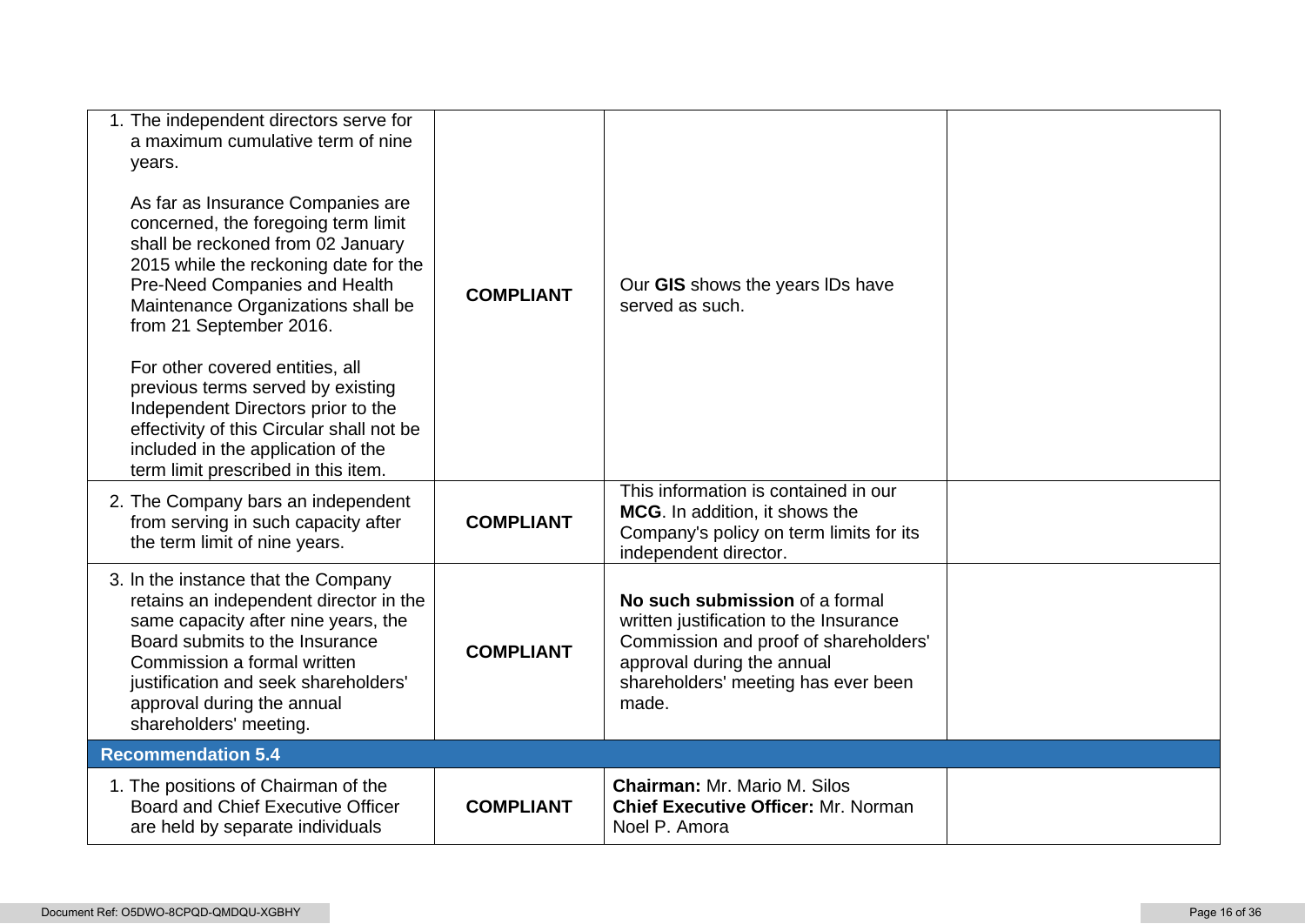| 2. The Chairman of the Board and<br>Chief Executive Officer have clearly<br>defined responsibilities.                                                                                                                          | <b>COMPLIANT</b> | Our MCG contains information on the<br>roles and responsibilities of the<br>Chairman of the Board and Chief<br>Executive Officer.<br>The Chairman and CEO are two<br>distinct individuals.                                                                                                                                                                                                                                                   |  |  |
|--------------------------------------------------------------------------------------------------------------------------------------------------------------------------------------------------------------------------------|------------------|----------------------------------------------------------------------------------------------------------------------------------------------------------------------------------------------------------------------------------------------------------------------------------------------------------------------------------------------------------------------------------------------------------------------------------------------|--|--|
| <b>Recommendation 5.5</b>                                                                                                                                                                                                      |                  |                                                                                                                                                                                                                                                                                                                                                                                                                                              |  |  |
| 1. If the Chairman of the Board is not<br>an independent director or where the<br>roles of Chairman and CEO are<br>being held by one person, the Board<br>should designate a lead director<br>among the independent directors. | <b>COMPLIANT</b> | Our MCG and BCC show the roles and<br>functions of our Independent Directors.<br>Most of them are Chairpersons of the<br>different Board Committees. The same<br>person is not holding our Chairman and<br>CEO position.<br>Our Chairperson is not an independent<br>director                                                                                                                                                                |  |  |
| <b>Recommendation 5.6</b>                                                                                                                                                                                                      |                  |                                                                                                                                                                                                                                                                                                                                                                                                                                              |  |  |
| Directors with material interest in a<br>transaction affecting the corporation<br>should abstain from taking part in the<br>deliberations for the same.                                                                        | <b>COMPLIANT</b> | Directors with a material interest in a<br>transaction affecting the corporation<br>abstain from participating in the<br>deliberations for the same. The<br>Corporation's contracts or transactions<br>with affiliates and related parties are<br>deliberated upon by the Corporation's<br><b>Related Party Transactions (RPT)</b><br>Committee, which does not include<br>Directors with a material interest in the<br>subject transaction. |  |  |
| <b>Recommendation 5.7</b>                                                                                                                                                                                                      |                  |                                                                                                                                                                                                                                                                                                                                                                                                                                              |  |  |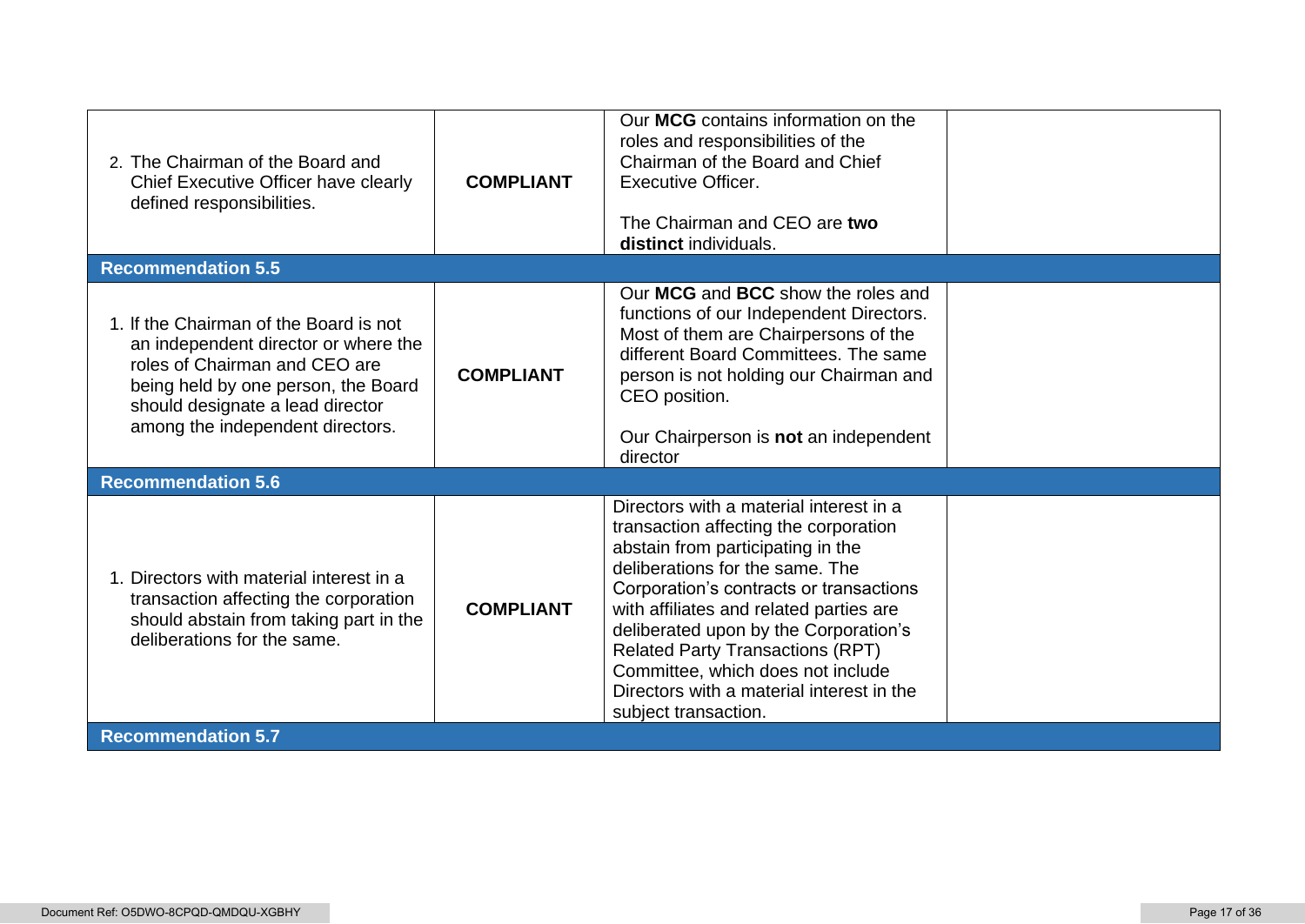| 1. The non-executive directors (NEDs)<br>have separate periodic meetings with<br>the external auditor and heads of the<br>internal audit, compliance and risk<br>functions, without any executive<br>directors present to ensure that<br>proper checks and balances are in<br>place within the corporation. | <b>COMPLIANT</b>     | The heads of Internal Audit, Enterprise<br>Risk and Compliance and External<br>Auditor/s have separate periodic<br>meetings with Non-Executive Directors<br>(NEDs) and Independent Directors<br>(IDs). Updates on current issues<br>surrounding Internal Control are being<br>discussed during the sessions. There<br>are weekly, monthly, and quarterly |                                                                                                                                                                                   |
|-------------------------------------------------------------------------------------------------------------------------------------------------------------------------------------------------------------------------------------------------------------------------------------------------------------|----------------------|----------------------------------------------------------------------------------------------------------------------------------------------------------------------------------------------------------------------------------------------------------------------------------------------------------------------------------------------------------|-----------------------------------------------------------------------------------------------------------------------------------------------------------------------------------|
| 2. The meetings are chaired by the<br>lead independent director.                                                                                                                                                                                                                                            | <b>COMPLIANT</b>     | meetings. We are sharing a sample of<br>the MoM of these meetings.                                                                                                                                                                                                                                                                                       |                                                                                                                                                                                   |
|                                                                                                                                                                                                                                                                                                             |                      |                                                                                                                                                                                                                                                                                                                                                          |                                                                                                                                                                                   |
|                                                                                                                                                                                                                                                                                                             |                      | Principle 6: The best measure of the Board's effectiveness is through an assessment process. The Board should regularly carry out<br>evaluations to appraise its performance as a body, and assess whether it possesses the right mix of backgrounds and competencies                                                                                    |                                                                                                                                                                                   |
| <b>Recommendation 6.1</b>                                                                                                                                                                                                                                                                                   |                      |                                                                                                                                                                                                                                                                                                                                                          |                                                                                                                                                                                   |
| 1. The Board conducts an annual<br>assessment of its performance as a<br>whole                                                                                                                                                                                                                              | <b>COMPLIANT</b>     | Sections VIII.A. and XV.C. of our MCG<br>talk about this assessment. The                                                                                                                                                                                                                                                                                 |                                                                                                                                                                                   |
| 2. The performance of the Chairman is<br>assessed annually by the Board                                                                                                                                                                                                                                     | <b>COMPLIANT</b>     | exercise was done last March 2022.<br>and the evaluation results will be                                                                                                                                                                                                                                                                                 |                                                                                                                                                                                   |
| 3. The performance of the individual<br>member of the Board is assessed<br>annually by the Board                                                                                                                                                                                                            | <b>COMPLIANT</b>     | discussed in our Corporate Governance,<br>Nomination, and Remuneration<br>Committee. The aggregated results will<br>then be shared with the whole board.                                                                                                                                                                                                 |                                                                                                                                                                                   |
| 4. The performance of each committee<br>is assessed annually by the Board.                                                                                                                                                                                                                                  | <b>COMPLIANT</b>     |                                                                                                                                                                                                                                                                                                                                                          |                                                                                                                                                                                   |
| 5. Every three years, the assessments<br>are supported by an external<br>facilitator.                                                                                                                                                                                                                       | <b>NON-COMPLIANT</b> | This requirement is not yet applicable<br>since this is only the first time the board<br>assessment exercise has been done.                                                                                                                                                                                                                              | Seeking the service of an<br>external facilitator to carry out<br>this task will still be discussed in<br>our Corporate Governance,<br>Nomination, and Remuneration<br>Committee. |
| <b>Recommendation 6.2</b>                                                                                                                                                                                                                                                                                   |                      |                                                                                                                                                                                                                                                                                                                                                          |                                                                                                                                                                                   |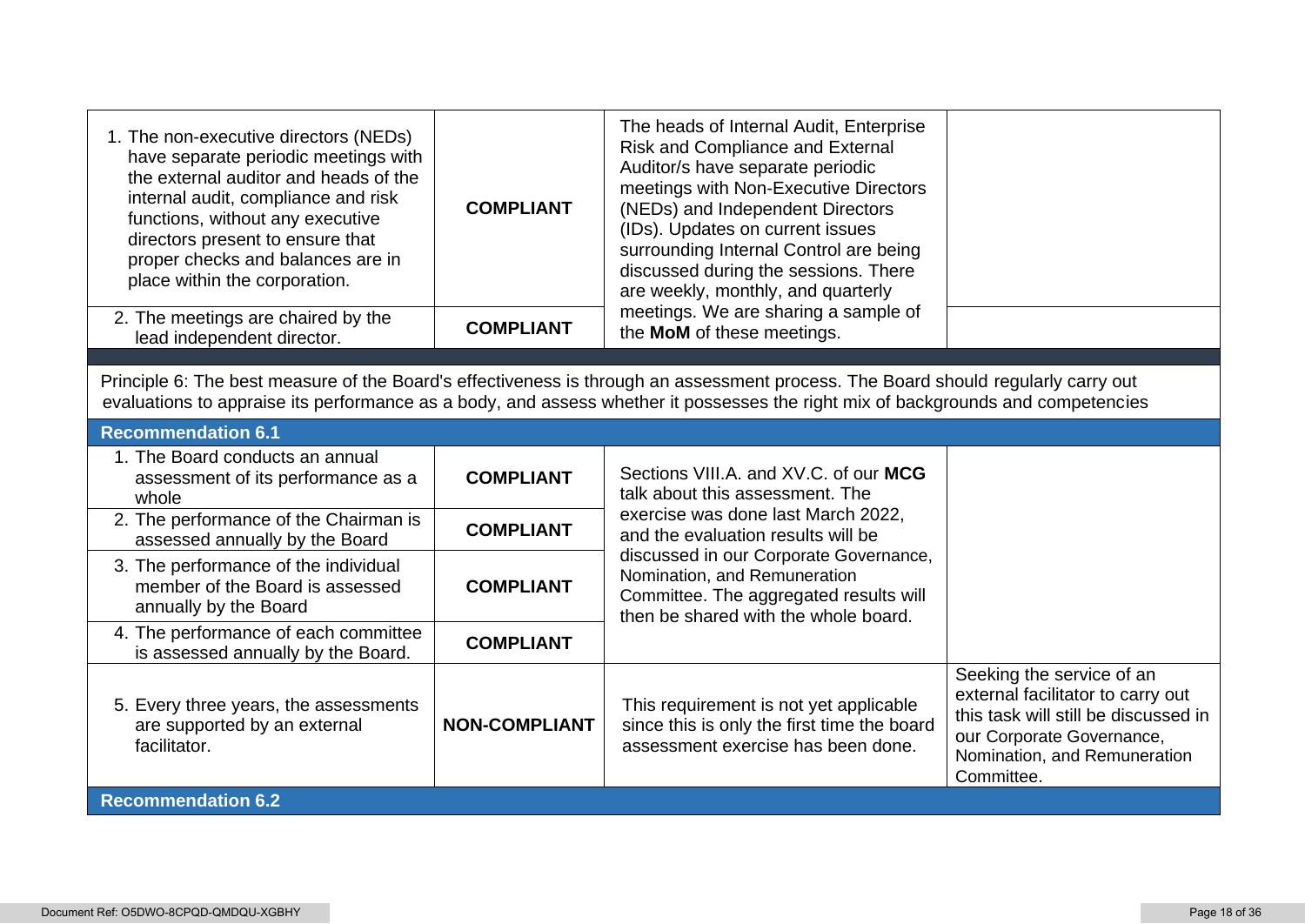| 1. Board has in place a system that<br>provides, at the minimum, criteria<br>and process to determine the<br>performance of the Board, individual<br>directors and committees.                                                                          | <b>COMPLIANT</b> | Our MCG contains information on the<br>company's system to evaluate the<br>performance of the Board, individual<br>directors, and committees, including a<br>feedback mechanism from<br>shareholders. Sections VIII, XIII, and XV                         |  |
|---------------------------------------------------------------------------------------------------------------------------------------------------------------------------------------------------------------------------------------------------------|------------------|-----------------------------------------------------------------------------------------------------------------------------------------------------------------------------------------------------------------------------------------------------------|--|
| 2. The system allows for a feedback<br>mechanism from the shareholders                                                                                                                                                                                  | <b>COMPLIANT</b> | discuss these topics.                                                                                                                                                                                                                                     |  |
|                                                                                                                                                                                                                                                         |                  | Principle 7: Members of the Board are duty-bound to apply high ethical standards, taking into account the interests of all stakeholders                                                                                                                   |  |
| <b>Recommendation 7.1</b>                                                                                                                                                                                                                               |                  |                                                                                                                                                                                                                                                           |  |
| 1. Board adopts a Code of Conduct and<br>Ethics, which provide standards for<br>professional and ethical behavior, as<br>well as articulate acceptable and<br>unacceptable conduct and practices<br>in internal and external dealings of<br>the Company | <b>COMPLIANT</b> | We have our Standards of Ethical<br><b>Conduct/Code of Ethical Standards</b><br>(CoES) and Code of Discipline (CoD).                                                                                                                                      |  |
| 2. The Code is properly disseminated<br>to the Board, senior management<br>and employees.                                                                                                                                                               | <b>COMPLIANT</b> | Our Codes were approved by the Board<br>and are disseminated to all new hires.<br>We have recently made revisions and<br>updates, and we are planning to roll it<br>out electronically aside from the hard<br>copy given to employees upon<br>onboarding. |  |
| 3. The Code is disclosed and made<br>available to the public through the<br>company website.                                                                                                                                                            | <b>COMPLIANT</b> | https://avega.com.ph/pdf/Code%20of%<br>20Ethical%20Conduct.pdf                                                                                                                                                                                            |  |
| <b>Recommendation 7.2</b>                                                                                                                                                                                                                               |                  |                                                                                                                                                                                                                                                           |  |
| 1. Board ensures the proper and<br>efficient implementation and<br>monitoring of compliance with the<br>Code of Business Conduct and<br><b>Ethics</b>                                                                                                   | <b>COMPLIANT</b> | We have our Code of Discipline to<br>ensure compliance with the Standards<br>of Ethical Conduct. Moreover, we have<br>our Compliance Management Policy<br>to provide the compliance framework.                                                            |  |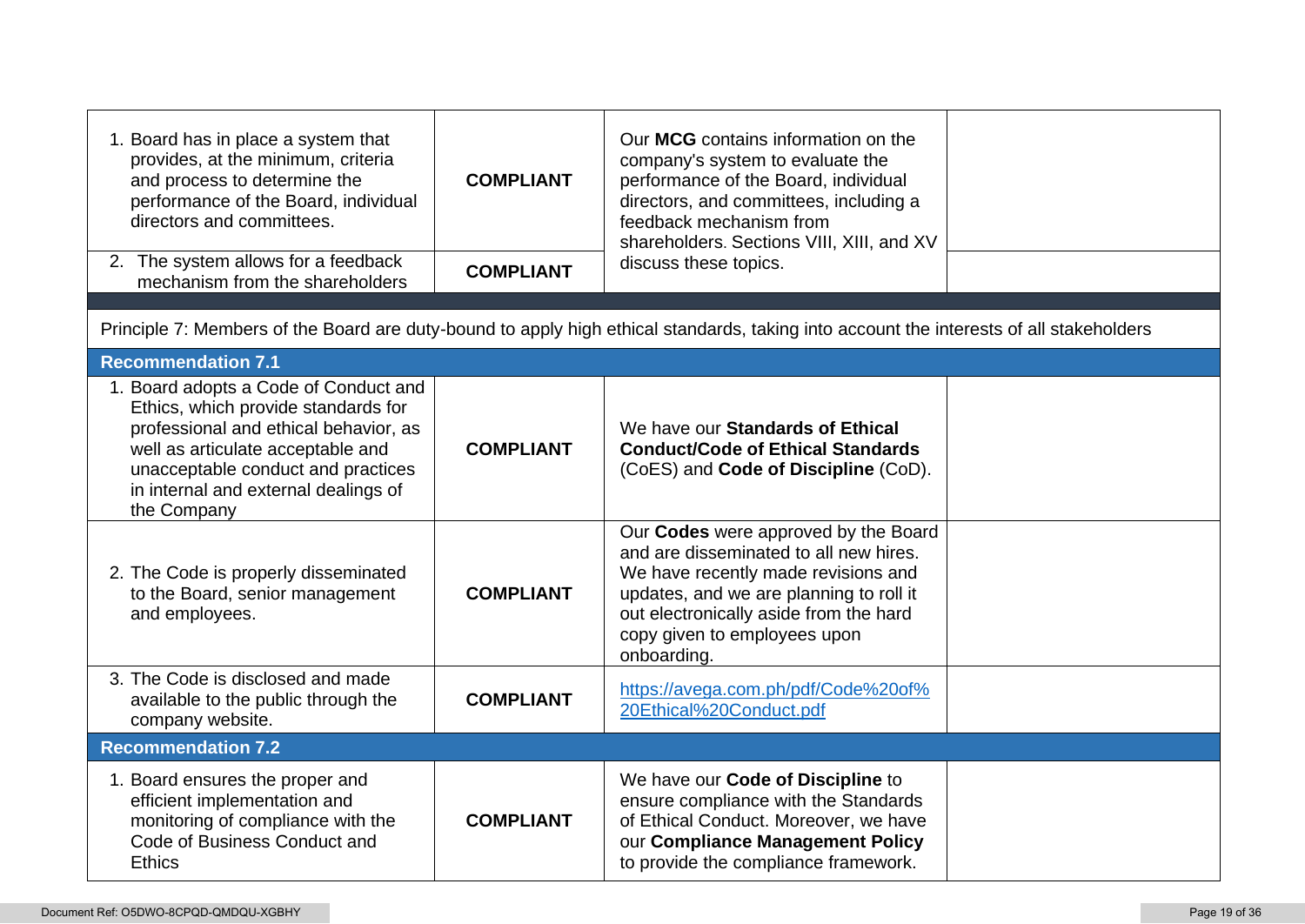| 2. Board ensures the proper and<br>efficient implementation and<br>All employees, including the Board of<br><b>COMPLIANT</b><br>monitoring of compliance with<br>Directors, must comply with the<br><b>Standards of Ethical Conduct.</b><br>company internal policies.<br><b>Disclosure and Transparency</b><br>Principle 8: The Company should establish corporate disclosure policies and procedures that are practical and In accordance with best<br>practices and regulatory expectations. |                  |                                                                                                                                                                                                                                                                               |  |  |  |
|-------------------------------------------------------------------------------------------------------------------------------------------------------------------------------------------------------------------------------------------------------------------------------------------------------------------------------------------------------------------------------------------------------------------------------------------------------------------------------------------------|------------------|-------------------------------------------------------------------------------------------------------------------------------------------------------------------------------------------------------------------------------------------------------------------------------|--|--|--|
| <b>Recommendation 8.1</b>                                                                                                                                                                                                                                                                                                                                                                                                                                                                       |                  |                                                                                                                                                                                                                                                                               |  |  |  |
| 1. Board establishes corporate<br>disclosure policies and procedures to<br>ensure a comprehensive, accurate,<br>reliable and timely report to<br>shareholders and other stakeholders<br>that gives a fair and complete picture<br>of a company's financial condition,<br>results and business operations.                                                                                                                                                                                       | <b>COMPLIANT</b> | Section XII of our MCG talks about our<br>Company's disclosure policies and<br>procedures, including reports<br>distributed/made available to<br>shareholders and other stockholders                                                                                          |  |  |  |
| <b>Recommendation 8.2</b>                                                                                                                                                                                                                                                                                                                                                                                                                                                                       |                  |                                                                                                                                                                                                                                                                               |  |  |  |
| 1. Board fully discloses all relevant and<br>material information on individual<br>board members to evaluate their<br>experience and qualifications, and<br>assess any potential conflicts of<br>interest that might affect their<br>judgment.                                                                                                                                                                                                                                                  | <b>COMPLIANT</b> | The <b>Bio-Data/CV</b> we submitted to the<br>IC provides the directors' academic<br>qualifications, share-ownership in the<br>Company, membership in other boards,<br>other executive positions, professional<br>experiences, expertise, and relevant<br>trainings attended. |  |  |  |
| 2. Board fully discloses all relevant and<br>material information on key<br>executives to evaluate their<br>experience and qualifications, and<br>assess any potential conflicts of<br>interest that might affect their<br>judgment<br><b>Recommendation 8.3</b>                                                                                                                                                                                                                                | <b>COMPLIANT</b> | The <b>Bio-Data/CV</b> we submitted to the<br>IC references the key officers' academic<br>qualifications, share-ownership in the<br>Company, membership in other boards,<br>other executive positions, professional<br>experiences, expertise, and relevant<br>training.      |  |  |  |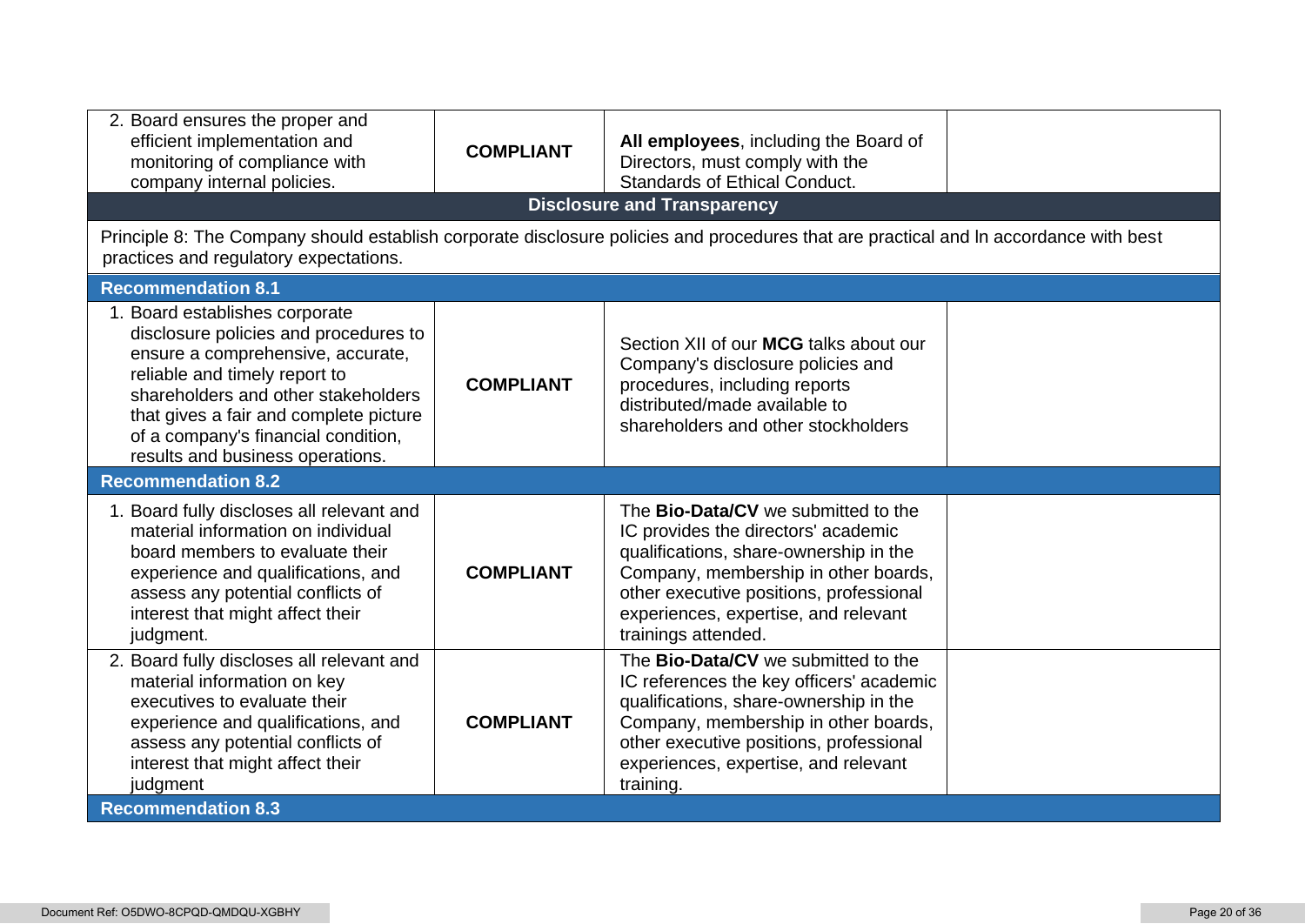| 1. Company provides a clear disclosure<br>of its policies and procedure for<br>setting Board remuneration,<br>including the level and mix of the<br>same in the Annual Corporate<br>Governance Report consistent with<br><b>ASEAN Corporate Governance</b><br>Scorecard (ACGS) and the Revised<br><b>Corporation Code</b>     | <b>NON-COMPLIANT</b> |                                                                                                                                                                                            | As with earlier items (2.5.1,<br>2.5.2, 2.9.1, 2.9.2) relating to<br>remuneration, setting board and<br>executive compensation<br>procedures have not been<br>adequately documented. The<br>new policy being crafted by our<br>HCMD and to be presented to<br>our Remuneration Committee                                                                                                                                                                     |
|-------------------------------------------------------------------------------------------------------------------------------------------------------------------------------------------------------------------------------------------------------------------------------------------------------------------------------|----------------------|--------------------------------------------------------------------------------------------------------------------------------------------------------------------------------------------|--------------------------------------------------------------------------------------------------------------------------------------------------------------------------------------------------------------------------------------------------------------------------------------------------------------------------------------------------------------------------------------------------------------------------------------------------------------|
| 2. Company provides a clear disclosure<br>of its policies and procedure for<br>setting Executive remuneration,<br>including the level and mix of the<br>same in the Annual Corporate<br>Governance Report consistent with<br><b>ASEAN Corporate Governance</b><br>Scorecard (ACGS) and the Revised<br><b>Corporation Code</b> | <b>NON-COMPLIANT</b> |                                                                                                                                                                                            | (now, "Corporate Governance,<br>Nomination, and Remuneration<br>Committee") will not only give<br>transparency to the<br>remuneration setting exercise<br>but also require disclosure of all<br>fixed and variable<br>compensation that may be paid,<br>directly or indirectly, to its<br>directors and top four<br>management officers during the<br>preceding fiscal year.<br>Again, this new policy will be<br>available on or before the end<br>of 2022. |
| 3. Company discloses the remuneration<br>on an individual basis, including<br>termination and retirement<br>provisions.                                                                                                                                                                                                       | <b>NON-COMPLIANT</b> |                                                                                                                                                                                            |                                                                                                                                                                                                                                                                                                                                                                                                                                                              |
| <b>Recommendation 8.4</b>                                                                                                                                                                                                                                                                                                     |                      |                                                                                                                                                                                            |                                                                                                                                                                                                                                                                                                                                                                                                                                                              |
| 1. Company discloses its policies<br>governing Related Party<br>Transactions (RPTs) and other<br>unusual or infrequently occurring<br>transactions                                                                                                                                                                            | <b>COMPLIANT</b>     | We have our RPT Policy in place.<br>Please see the response on<br>recommendation 5.6.1. for additional<br>information.                                                                     |                                                                                                                                                                                                                                                                                                                                                                                                                                                              |
| 2. Company discloses material or<br>significant RPTs in its Annual<br><b>Company Report or Annual</b><br>Corporate Governance Report,<br>reviewed and annroved by the<br>Document Ref: O5DWO-8CPQD-QMDQU-XGBHY                                                                                                                | <b>COMPLIANT</b>     | We submit to the IC our RPTs every<br>quarter and year. The document<br>contains most of the information below:<br>1. Name of the related counterparty;<br>2. Relationship with the party; | Page 21 of 36                                                                                                                                                                                                                                                                                                                                                                                                                                                |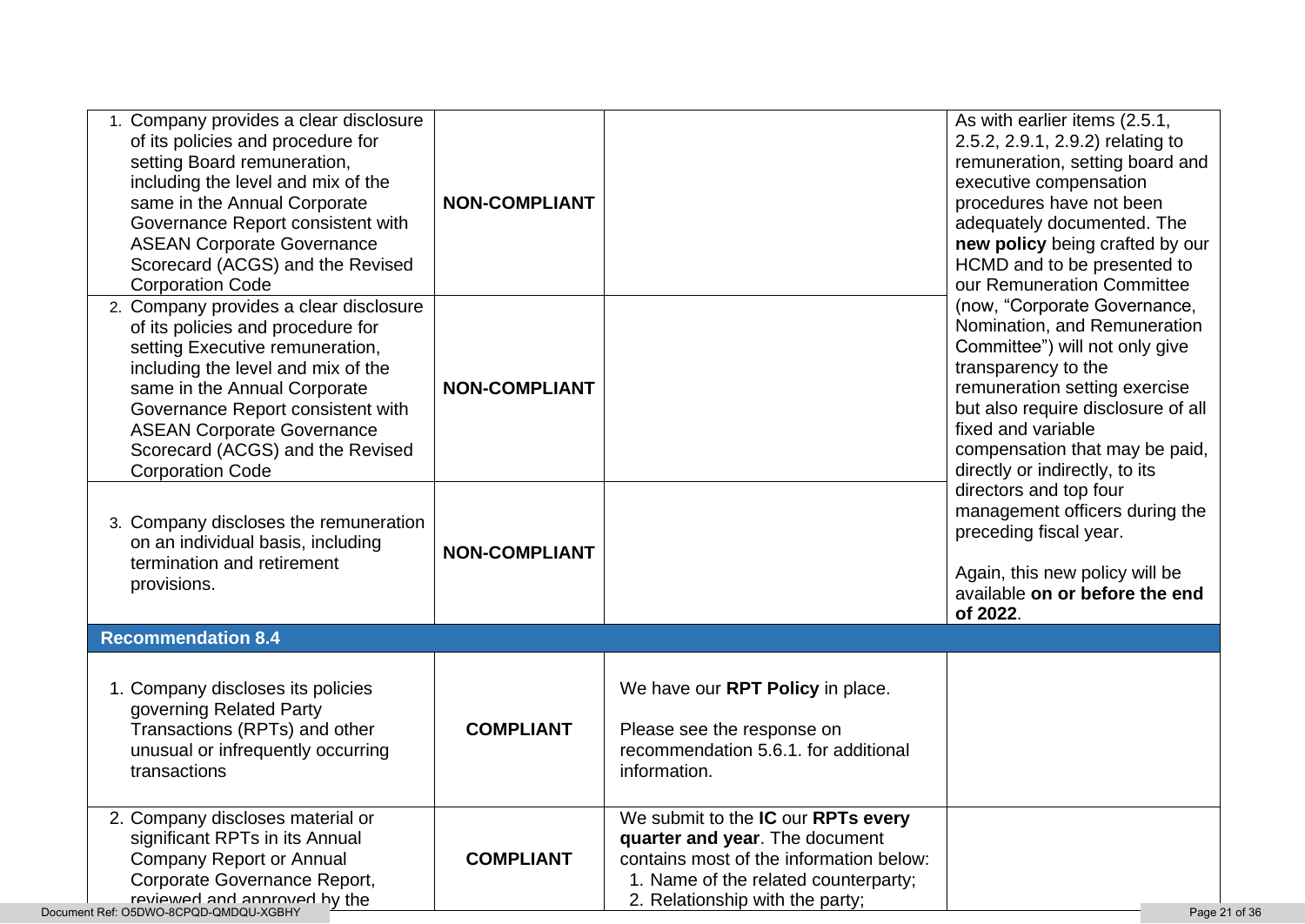| Board, and submitted for                                                             |                  | 3. Transaction date;                                                                                                                          |  |
|--------------------------------------------------------------------------------------|------------------|-----------------------------------------------------------------------------------------------------------------------------------------------|--|
| confirmation by majority vote of the                                                 |                  | 4. Type/nature of transaction;                                                                                                                |  |
| stockholders in the annual                                                           |                  | 5. Amount or contract price;                                                                                                                  |  |
| stockholders' meeting during the                                                     |                  | 6. Terms of the transaction;                                                                                                                  |  |
| year.                                                                                |                  | 7. Rationale for entering into the                                                                                                            |  |
|                                                                                      |                  | transaction;                                                                                                                                  |  |
|                                                                                      |                  |                                                                                                                                               |  |
|                                                                                      |                  | 8. The required approval (i.e., names                                                                                                         |  |
|                                                                                      |                  | of the Board of directors approving,                                                                                                          |  |
|                                                                                      |                  | names and percentage of                                                                                                                       |  |
|                                                                                      |                  | shareholders who approved) based                                                                                                              |  |
|                                                                                      |                  | on the Company's policy; and                                                                                                                  |  |
|                                                                                      |                  | 9. Other terms and conditions.                                                                                                                |  |
| <b>Recommendation 8.5</b>                                                            |                  |                                                                                                                                               |  |
| 1. Company's corporate governance                                                    |                  |                                                                                                                                               |  |
| policies, programs and procedures                                                    |                  | https://www.avega.com.ph/forms/Avega                                                                                                          |  |
| are contained in its Manual on                                                       | <b>COMPLIANT</b> | %20Manual%20on%20Corporate%20G                                                                                                                |  |
| Corporate Governance (MCG).                                                          |                  | overnance.pdf                                                                                                                                 |  |
|                                                                                      |                  |                                                                                                                                               |  |
| 2. Company's MCG is posted on its                                                    | <b>COMPLIANT</b> |                                                                                                                                               |  |
| company website                                                                      |                  |                                                                                                                                               |  |
|                                                                                      |                  |                                                                                                                                               |  |
|                                                                                      |                  | Principle 9: The Company should establish standards for the appropriate selection of an external auditor, and exercise effective oversight of |  |
| the same to strengthen the external auditor's independence and enhance audit quality |                  |                                                                                                                                               |  |
| <b>Recommendation 9.1</b>                                                            |                  |                                                                                                                                               |  |
|                                                                                      |                  |                                                                                                                                               |  |
| 1. Audit Committee has a robust                                                      |                  |                                                                                                                                               |  |
| process for approving and                                                            |                  |                                                                                                                                               |  |
| recommending the appointment,                                                        | <b>COMPLIANT</b> | This is in our Company's Audit                                                                                                                |  |
| reappointment, removal, and fees of                                                  |                  |                                                                                                                                               |  |
| the external auditors.                                                               |                  | Committee Charter found on our <b>BCC</b> .                                                                                                   |  |
|                                                                                      |                  |                                                                                                                                               |  |
|                                                                                      |                  |                                                                                                                                               |  |
|                                                                                      |                  |                                                                                                                                               |  |
| 2. The appointment, reappointment,                                                   |                  | The majority of shareholders usually                                                                                                          |  |
| removal, and fees of the external                                                    |                  | ratify the appointment, reappointment,                                                                                                        |  |
| auditor is recommended by the Audit                                                  | <b>COMPLIANT</b> | removal, and fees of the external                                                                                                             |  |
| Committee, approved by the Board<br>and ratified by the shareholders.                |                  | auditor. Please see our most recent<br>MoM.                                                                                                   |  |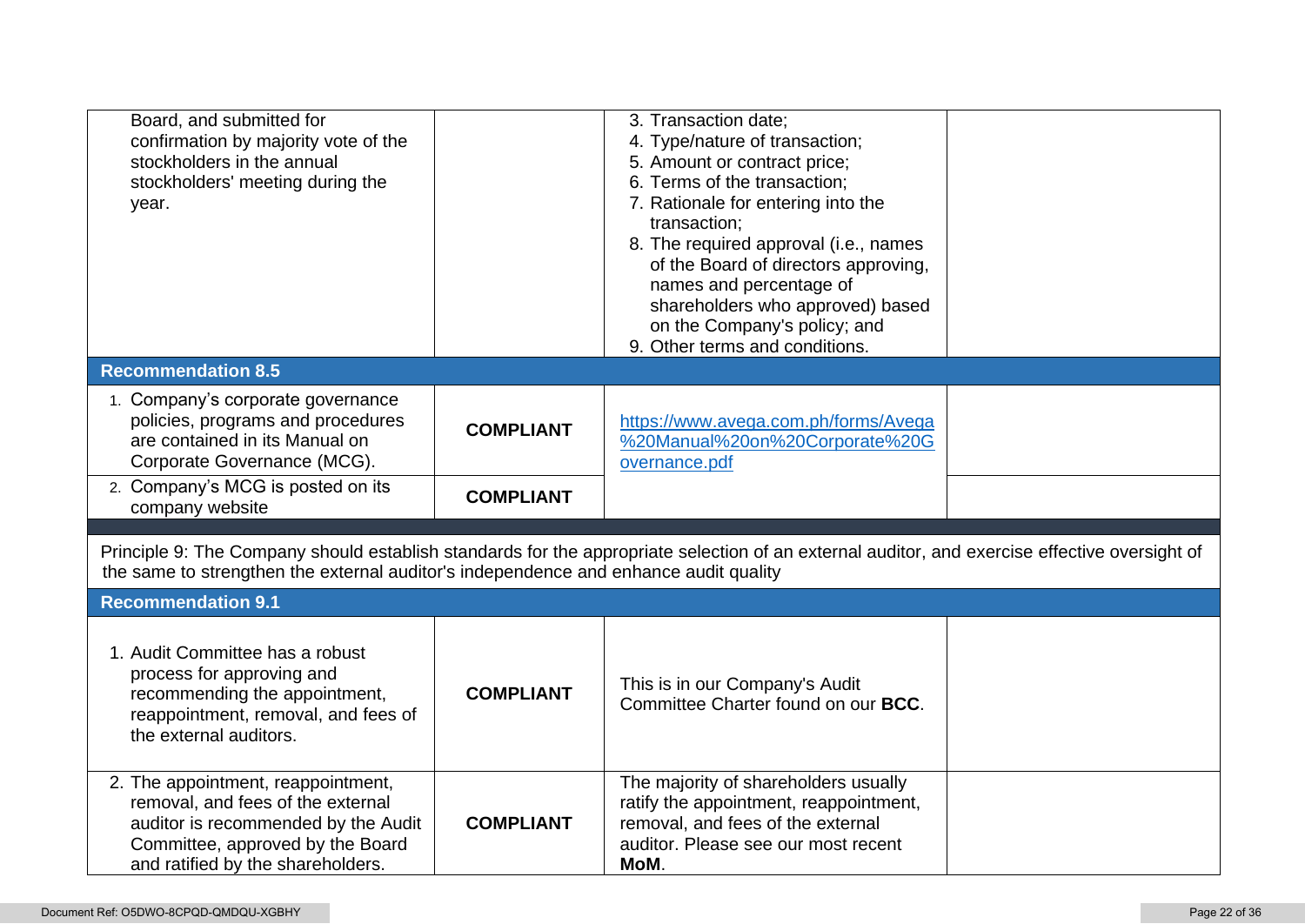| 3. For removal of the external auditor,<br>the reasons for removal or change<br>are disclosed to the regulators and<br>the public through the company<br>website and required disclosures.                                                                                                                                                                                                                                                                                                              | <b>NON-COMPLIANT</b> |                                                                                              | Proper disclosures are already<br>being made to the IC and SEC.<br>External auditors are also<br>mentioned in our AFS. |
|---------------------------------------------------------------------------------------------------------------------------------------------------------------------------------------------------------------------------------------------------------------------------------------------------------------------------------------------------------------------------------------------------------------------------------------------------------------------------------------------------------|----------------------|----------------------------------------------------------------------------------------------|------------------------------------------------------------------------------------------------------------------------|
| <b>Recommendation 9.2</b>                                                                                                                                                                                                                                                                                                                                                                                                                                                                               |                      |                                                                                              |                                                                                                                        |
| 1. Audit Committee Charter includes<br>the Audit Committee's responsibility<br>on:<br>assessing the integrity and<br>Τ.<br>independence of external auditors;<br>ii. exercising effective oversight to<br>review and monitor the external<br>auditor's independence and<br>objectivity; and<br>iii. exercising effective oversight to<br>review and monitor the<br>effectiveness of the audit process,<br>taking into consideration relevant<br>Philippine professional and<br>regulatory requirements. | <b>COMPLIANT</b>     | Our BCC contains the Company's Audit<br>Committee Charter.                                   |                                                                                                                        |
| 2. Audit Committee Charter contains<br>the Committee's responsibility on<br>reviewing and monitoring the<br>external auditor's suitability and<br>effectiveness on an annual basis.                                                                                                                                                                                                                                                                                                                     | <b>COMPLIANT</b>     | Our BCC contains the Company's Audit<br>Committee Charter.                                   |                                                                                                                        |
| <b>Recommendation 9.3</b>                                                                                                                                                                                                                                                                                                                                                                                                                                                                               |                      |                                                                                              |                                                                                                                        |
| 1. Company discloses the nature of<br>non-audit services performed by its<br>external auditor in the Annual<br>Report to deal with the potential<br>conflict of interest                                                                                                                                                                                                                                                                                                                                | <b>COMPLIANT</b>     | There was no conflict of interest noted.<br>External auditors were aware of this<br>control. |                                                                                                                        |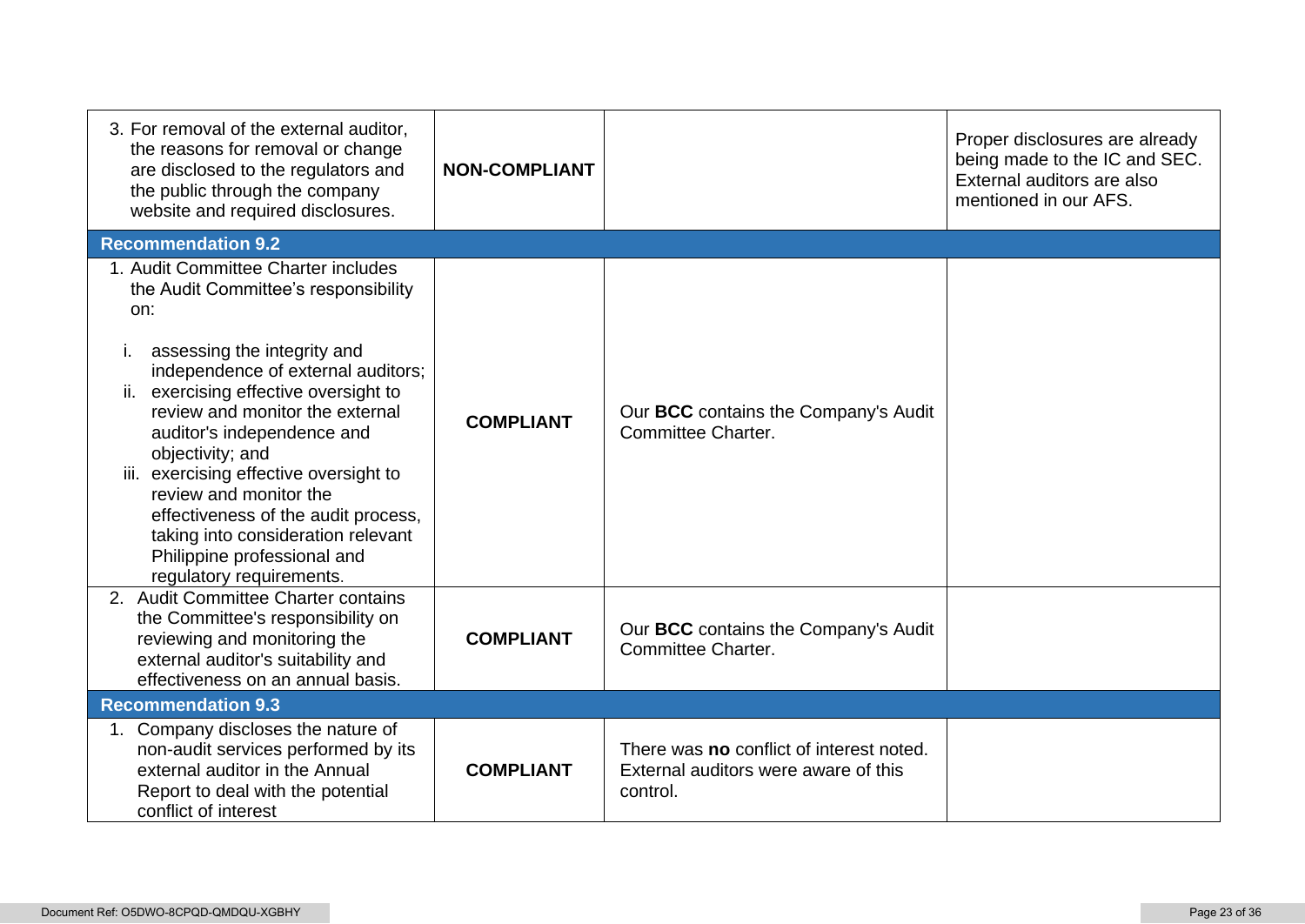| 2. Audit Committee stays alert for any<br>potential conflict of interest<br>situations, given the guidelines or<br>policies on non-audit services,<br>which could be viewed as impairing<br>the external auditor's objectivity                                | <b>COMPLIANT</b>                                                                                                                                                                                                                                      | There was no conflict of interest noted.<br>External auditors were aware of this<br>control.                                    |                                                                                                                                                                                                                                                                                                                                                                                                                                                                                    |  |  |
|---------------------------------------------------------------------------------------------------------------------------------------------------------------------------------------------------------------------------------------------------------------|-------------------------------------------------------------------------------------------------------------------------------------------------------------------------------------------------------------------------------------------------------|---------------------------------------------------------------------------------------------------------------------------------|------------------------------------------------------------------------------------------------------------------------------------------------------------------------------------------------------------------------------------------------------------------------------------------------------------------------------------------------------------------------------------------------------------------------------------------------------------------------------------|--|--|
|                                                                                                                                                                                                                                                               |                                                                                                                                                                                                                                                       | Principle 10: The Company should ensure that the material and reportable non-financial and sustainability issues are disclosed. |                                                                                                                                                                                                                                                                                                                                                                                                                                                                                    |  |  |
| <b>Recommendation 10.1</b>                                                                                                                                                                                                                                    |                                                                                                                                                                                                                                                       |                                                                                                                                 |                                                                                                                                                                                                                                                                                                                                                                                                                                                                                    |  |  |
| 1. Board has a clear and focused<br>policy on the disclosure of non-<br>financial information, with emphasis<br>on the management of economic,<br>environmental, social and<br>governance (EESG) issues of its<br>business, which underpin<br>sustainability. | <b>COMPLIANT</b>                                                                                                                                                                                                                                      | We currently have the Environmental<br>Safety Policy Statement and Policy on<br><b>Environmental Sustainability.</b>            |                                                                                                                                                                                                                                                                                                                                                                                                                                                                                    |  |  |
| 2. Company adopts a globally<br>recognized standard/framework in<br>reporting sustainability and non-<br>financial issues.                                                                                                                                    | <b>NON-COMPLIANT</b>                                                                                                                                                                                                                                  |                                                                                                                                 | The writing of the Sustainability<br>Report will commence in Q4 of<br>2022 and will be in constant<br>flux. We foresee partial<br>compliance in the submission of<br>a report. We will be<br>consolidating our ESG<br>(Environmental, Social, and<br>Corporate Governance) data to<br>develop our journey's required<br>information and storyline. The<br>report will be an ongoing project<br>for our Corporate Social<br><b>Responsibility (CSR)</b><br>Department and Champion. |  |  |
|                                                                                                                                                                                                                                                               | Principle 11: The Company should maintain a comprehensive and cost-efficient communication channel for disseminating relevant<br>information. This channel is crucial for informed decision – making by investors, stakeholders and interested users. |                                                                                                                                 |                                                                                                                                                                                                                                                                                                                                                                                                                                                                                    |  |  |

**Recommendation 11.1**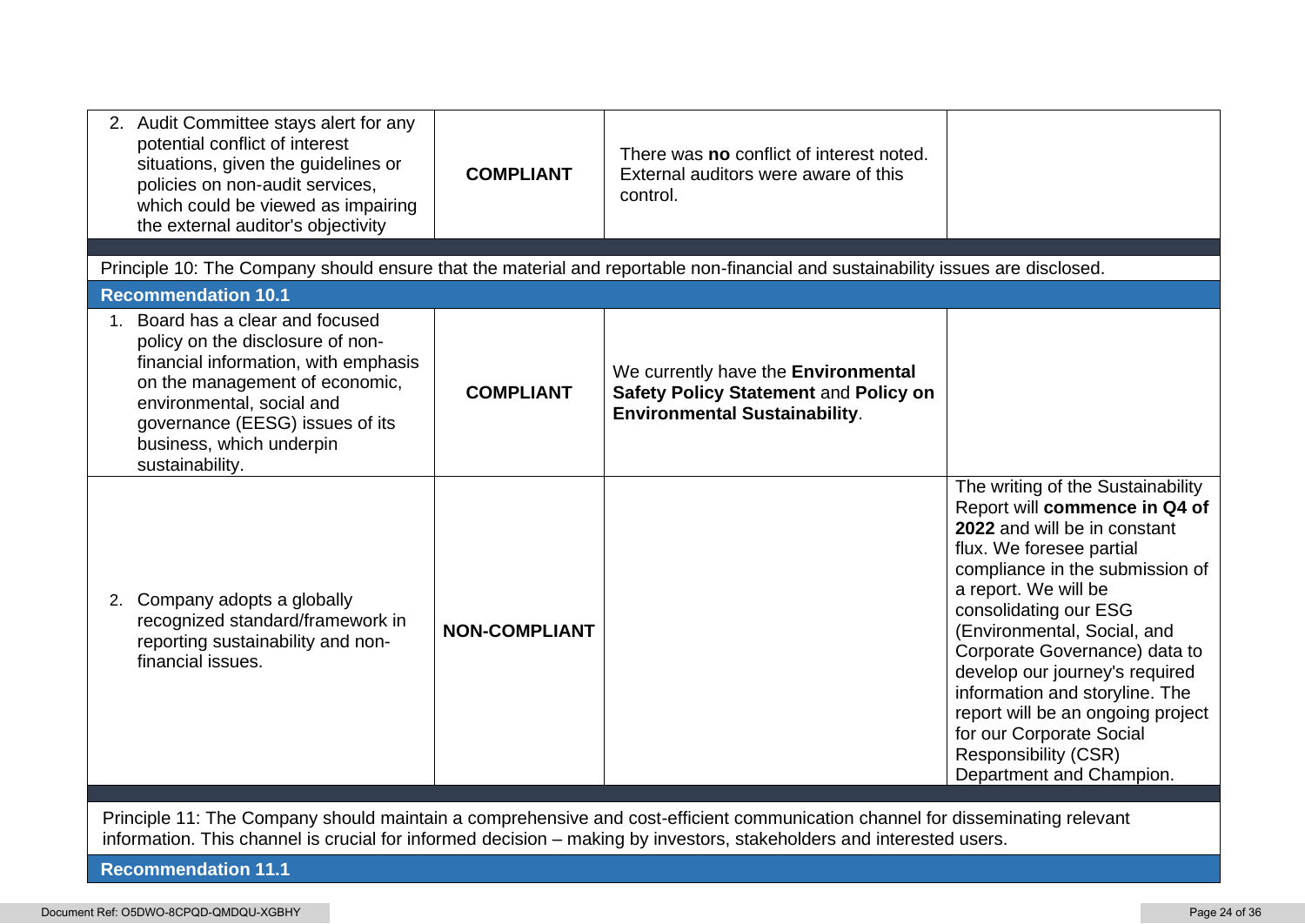| 1. The Company should have a<br>website to ensure a comprehensive,<br>cost efficient, transparent, and<br>timely manner of disseminating<br>relevant information to the public. | <b>COMPLIANT</b> | https://www.avega.com.ph/ and our<br>Social Media channels like Facebook,<br>LinkedIn, Instagram, YouTube, etc.                                                                                                                                                                                                                                                                                                                    |  |
|---------------------------------------------------------------------------------------------------------------------------------------------------------------------------------|------------------|------------------------------------------------------------------------------------------------------------------------------------------------------------------------------------------------------------------------------------------------------------------------------------------------------------------------------------------------------------------------------------------------------------------------------------|--|
|                                                                                                                                                                                 |                  | <b>Internal Control System and Risk Management Framework</b>                                                                                                                                                                                                                                                                                                                                                                       |  |
| and effective internal control system and enterprise risk management framework.                                                                                                 |                  | Principle 12: To ensure the integrity, transparency and proper governance in the conduct of its affairs, the Company should have a strong                                                                                                                                                                                                                                                                                          |  |
| <b>Recommendation 12.1</b>                                                                                                                                                      |                  |                                                                                                                                                                                                                                                                                                                                                                                                                                    |  |
| 1. Company has an adequate and<br>effective internal control system in<br>the conduct of its business.                                                                          | <b>COMPLIANT</b> | Details can be found in our <b>Internal</b><br><b>Audit Department (IAD) Charter.</b><br>Please see pages 3 to 5 of the Charter<br>for the list of quality service programs<br>for internal audit functions. Indicated<br>there also is the frequency of review of<br>the internal control system.                                                                                                                                 |  |
| 2. Company has an adequate and<br>effective enterprise risk management<br>framework in the conduct of its<br>business.<br><b>Recommendation 12.2</b>                            | <b>COMPLIANT</b> | The process we use is derived from the<br><b>COSO ERM Framework for our</b><br>Enterprise Risk Management.<br>Our Enterprise Risk Management<br><b>Framework</b> contains information on:<br>1. Company's risk management<br>procedures and processes<br>2. Key risks the Company is<br>currently facing<br>3. How the Company manages the<br>key risks<br>Every 1-2 years, we review our<br>enterprise risk management framework. |  |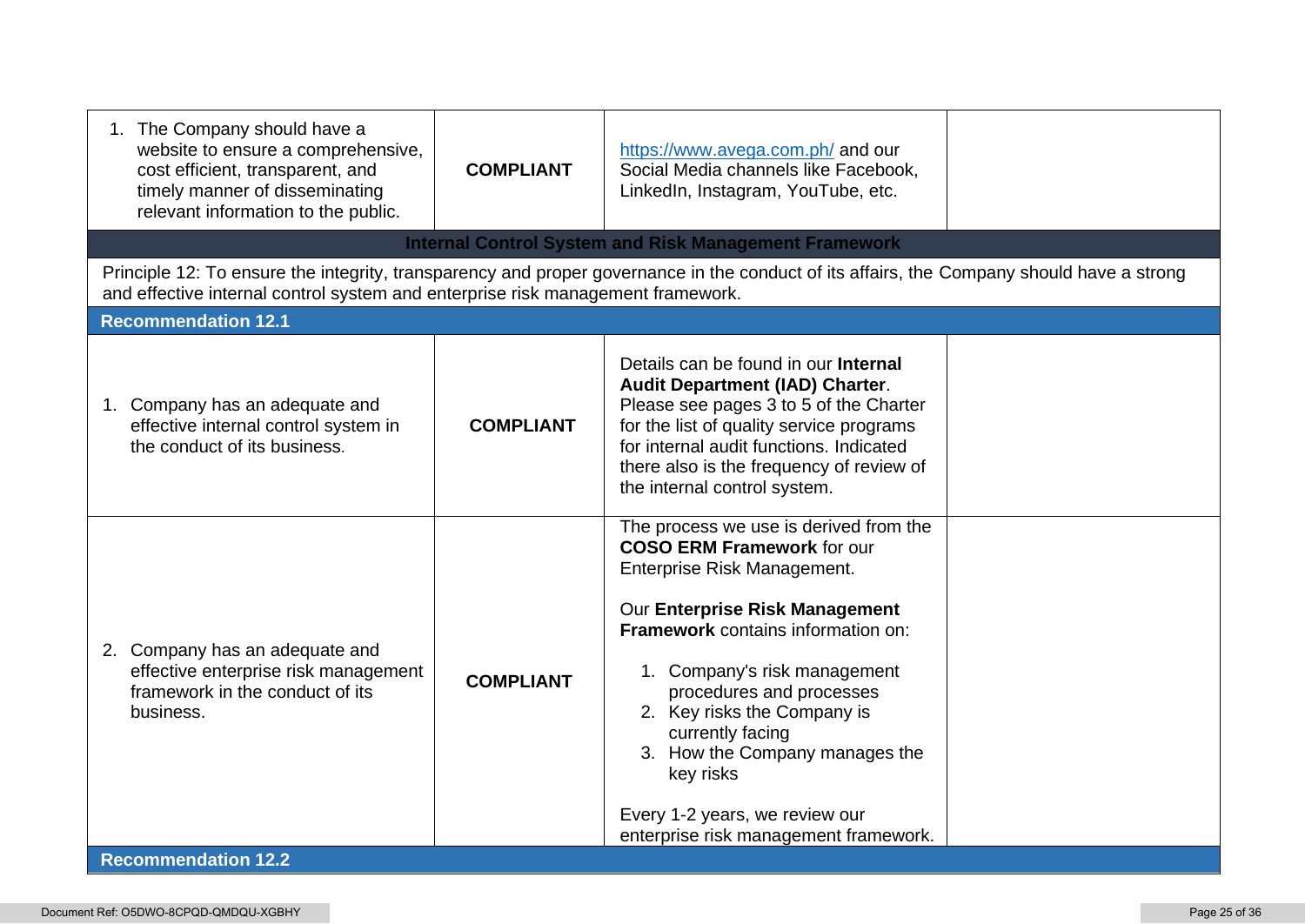| 1. Company has in place an<br>independent internal audit function<br>that provides an independent and<br>objective assurance, and consulting<br>services designed to add value and<br>improve the Company's operations.             | <b>COMPLIANT</b> | <b>In-house Internal Audit</b>                                                                                                                                   |                                                                                                                                                                                         |
|-------------------------------------------------------------------------------------------------------------------------------------------------------------------------------------------------------------------------------------|------------------|------------------------------------------------------------------------------------------------------------------------------------------------------------------|-----------------------------------------------------------------------------------------------------------------------------------------------------------------------------------------|
| <b>Recommendation 12.3</b>                                                                                                                                                                                                          |                  |                                                                                                                                                                  |                                                                                                                                                                                         |
| The Company has a qualified Chief<br>1.<br>Audit Executive (CAE) appointed by<br>the Board.                                                                                                                                         | <b>COMPLIANT</b> | Our head of Internal Audit is Assistant<br>Vice President (AVP) Ms. Maria Midori<br>R. Cruz. Her responsibilities are<br>discussed and listed on pages 5 to 7 of | We do not have an officially<br>appointed Chief Audit Executive<br>(CAE), but we have our Head of<br>the Internal Audit (IA), that<br>occupies an executive position<br>in our Company. |
| 2. CAE oversees and is responsible for<br>the internal audit activity of the<br>organization, including that portion<br>that is outsourced to a third party<br>service provider.                                                    | <b>COMPLIANT</b> | our IAD Charter. The function and<br>duties of the Head of the IAD are<br>almost the same as that of a CAE.                                                      |                                                                                                                                                                                         |
| 3. In case of a fully outsourced internal<br>audit activity, a qualified independent<br>executive or senior management<br>personnel is assigned the<br>responsibility for managing the fully<br>outsourced internal audit activity. | <b>COMPLIANT</b> | The Internal Audit function is not<br>outsourced.                                                                                                                |                                                                                                                                                                                         |
| <b>Recommendation 12.4</b>                                                                                                                                                                                                          |                  |                                                                                                                                                                  |                                                                                                                                                                                         |
| 1. The Company has a separate risk<br>management function to identify,<br>assess and monitor key risk<br>exposures.                                                                                                                 | <b>COMPLIANT</b> | The Company has a separate<br>department/section looking after the<br>Risk Management with a Senior Officer<br>as Head.                                          |                                                                                                                                                                                         |
| <b>Recommendation 12.5</b>                                                                                                                                                                                                          |                  |                                                                                                                                                                  |                                                                                                                                                                                         |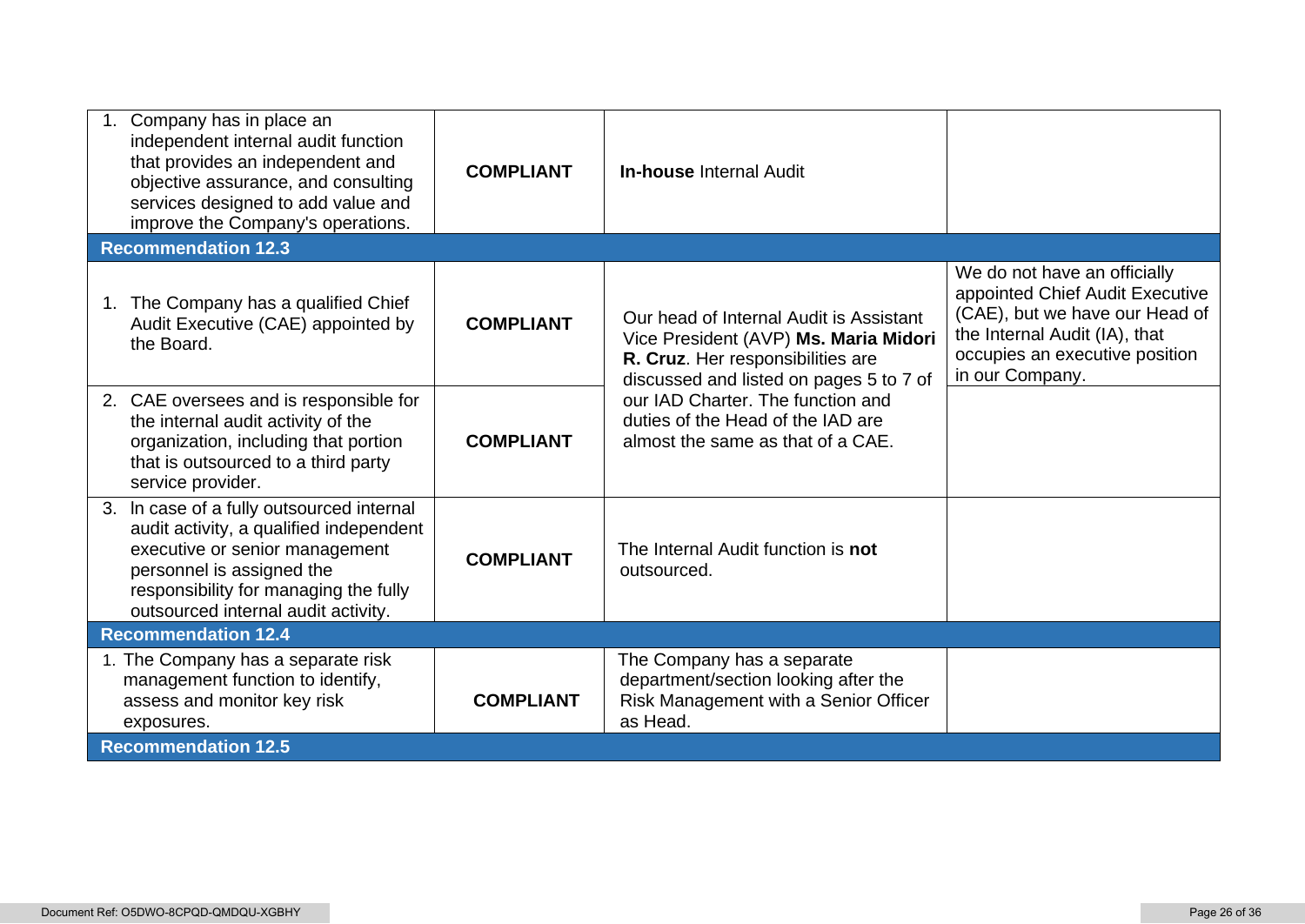| 1. In managing the Company's Risk<br>Management System, the Company<br>has a Chief Risk Officer (CRO), who<br>is the ultimate champion of Enterprise<br>Risk Management (ERM).                                     | <b>COMPLIANT</b> | Our Operations and Healthcare Risk<br>Officer (OHRO) is Assistant Vice<br>President (AVP), Ms. Desiree Nica F.<br>Alibio. She is a member of the<br>Management Committee and reports to<br>the Risk and Compliance Committee.<br>Attached are her responsibilities and<br>qualifications/background. | We do not have an officially<br>appointed Chief Risk Officer<br>(CRO) but instead have our<br><b>Operations and Healthcare</b><br>Risk Officer (OHRO). Our<br>OHRO likewise occupies an<br>executive position/rank in our<br>Organization. The functions and<br>responsibilities of our OHRO<br>are almost the same as that of a<br>CRO. |  |
|--------------------------------------------------------------------------------------------------------------------------------------------------------------------------------------------------------------------|------------------|------------------------------------------------------------------------------------------------------------------------------------------------------------------------------------------------------------------------------------------------------------------------------------------------------|------------------------------------------------------------------------------------------------------------------------------------------------------------------------------------------------------------------------------------------------------------------------------------------------------------------------------------------|--|
| 2. CRO has adequate authority, stature,<br>resources and support to fulfill his/her<br>responsibilities.                                                                                                           | <b>COMPLIANT</b> | The OHRO has the rank of Assistant<br>Vice-President and is a member of the<br><b>Management Committee.</b> She likewise<br>reports to the Board Committee on<br>Risk and Compliance directly.                                                                                                       |                                                                                                                                                                                                                                                                                                                                          |  |
| <b>Cultivating a Synergic Relationship with Shareholders</b>                                                                                                                                                       |                  |                                                                                                                                                                                                                                                                                                      |                                                                                                                                                                                                                                                                                                                                          |  |
| Principle 13: The Company should treat all shareholders fairly and equitably, and also recognize, protect and facilitate the exercise of their<br>rights.                                                          |                  |                                                                                                                                                                                                                                                                                                      |                                                                                                                                                                                                                                                                                                                                          |  |
| <b>Recommendation 13.1</b>                                                                                                                                                                                         |                  |                                                                                                                                                                                                                                                                                                      |                                                                                                                                                                                                                                                                                                                                          |  |
| 1. Board ensures that basic shareholder<br>rights are disclosed in the Manual on<br><b>Corporate Governance</b>                                                                                                    | <b>COMPLIANT</b> | Section XIII of our MCG talks about this<br>topic.                                                                                                                                                                                                                                                   |                                                                                                                                                                                                                                                                                                                                          |  |
| 2. Board ensures that basic shareholder<br>rights are disclosed on the<br>Company's website.                                                                                                                       | <b>COMPLIANT</b> | https://www.avega.com.ph/forms/Avega<br>%20Manual%20on%20Corporate%20G<br>overnance.pdf                                                                                                                                                                                                              |                                                                                                                                                                                                                                                                                                                                          |  |
| <b>Recommendation 13.2</b>                                                                                                                                                                                         |                  |                                                                                                                                                                                                                                                                                                      |                                                                                                                                                                                                                                                                                                                                          |  |
| 1. Board encourages active shareholder<br>participation by sending the Notice of<br>Annual and Special Shareholders'<br>Meeting with sufficient and relevant<br>information at least 21 days before<br>the meeting |                  | In our Shareholder's Agreement,<br>section 4.5 states:<br><b>4.5 Meetings of Directors</b>                                                                                                                                                                                                           |                                                                                                                                                                                                                                                                                                                                          |  |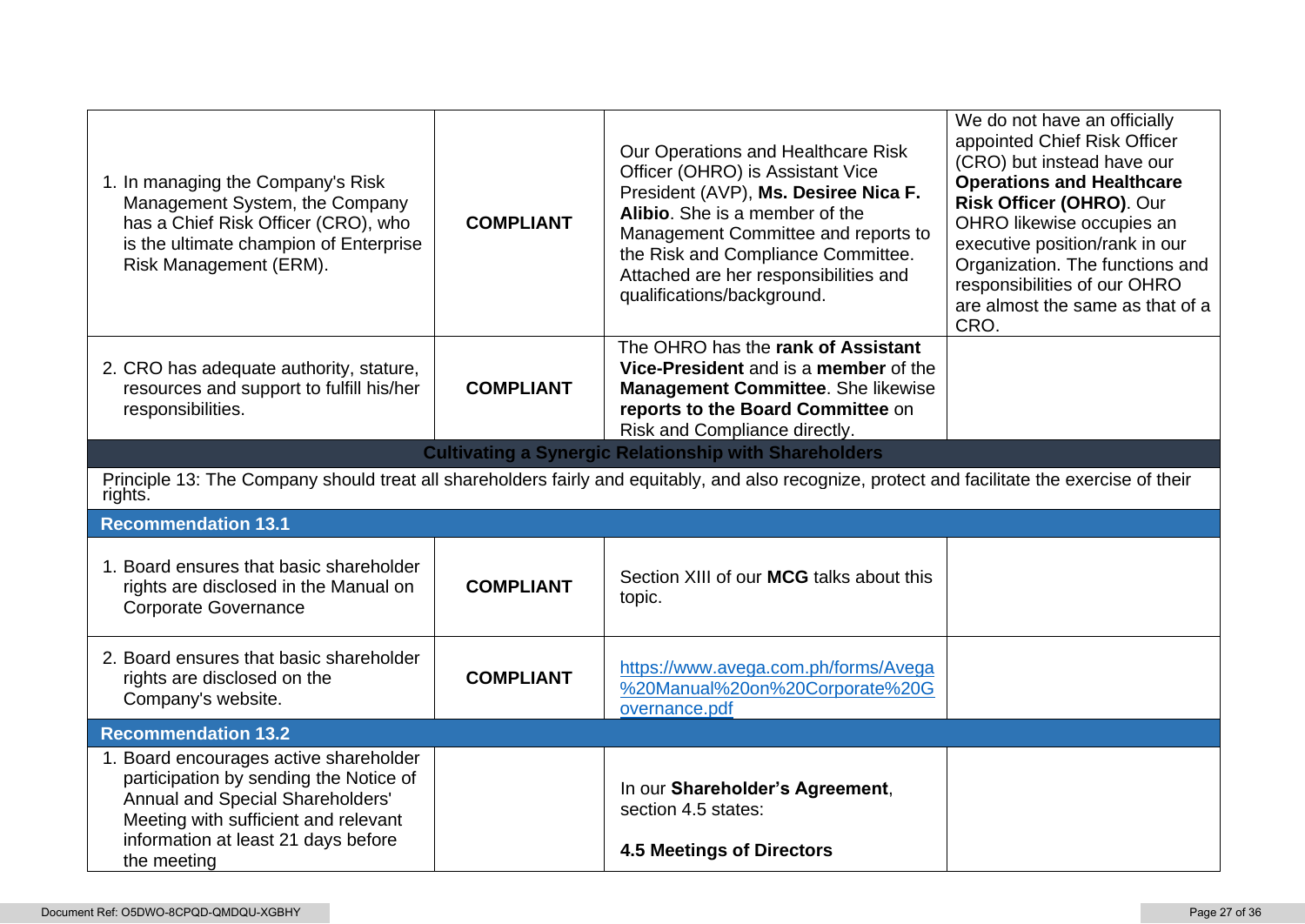| (a) A Director may, and at the request     |  |
|--------------------------------------------|--|
| of a Director, the secretary of a Group    |  |
| Company shall, call a Board meeting.       |  |
| (b) Board meetings of each Group           |  |
| Company shall be held at least four (4)    |  |
| times each year at such places as the      |  |
| relevant Board shall determine.            |  |
| (c) At least fourteen (14) days' notice of |  |
| a Board meeting shall be given to all      |  |
| relevant Directors and all Board           |  |
| Observers, accompanied by:                 |  |
| (i) an agenda specifying in reasonable     |  |
| detail the matters to be raised at the     |  |
| meeting;                                   |  |
| and (ii) copies of any papers to be        |  |
| discussed at the meeting.                  |  |
| (d) A shorter period of notice of a Board  |  |
| meeting may be given if at least a         |  |
| FHCP Director and a Manager Director       |  |
| of that relevant Board agree in writing.   |  |
| (e) Matters not on the agenda, or          |  |
| business conducted in relation to those    |  |
| matters, may not be raised at a Board      |  |
| meeting unless all Directors of the        |  |
| relevant Board present at the meeting      |  |
| do not object to those additional          |  |
| matters.                                   |  |
| (f) The Directors may participate in a     |  |
| Board meeting by means of a telephone      |  |
| conference or a video conference or        |  |
| similar communications equipment by        |  |
| which all persons participating in the     |  |
| meeting are able to hear and be heard      |  |
| by all other participants without the      |  |
| need for a Director to be in the physical  |  |
| presence of another Director(s), in        |  |
| accordance with the requirements of the    |  |
| Securities and Exchange Commission         |  |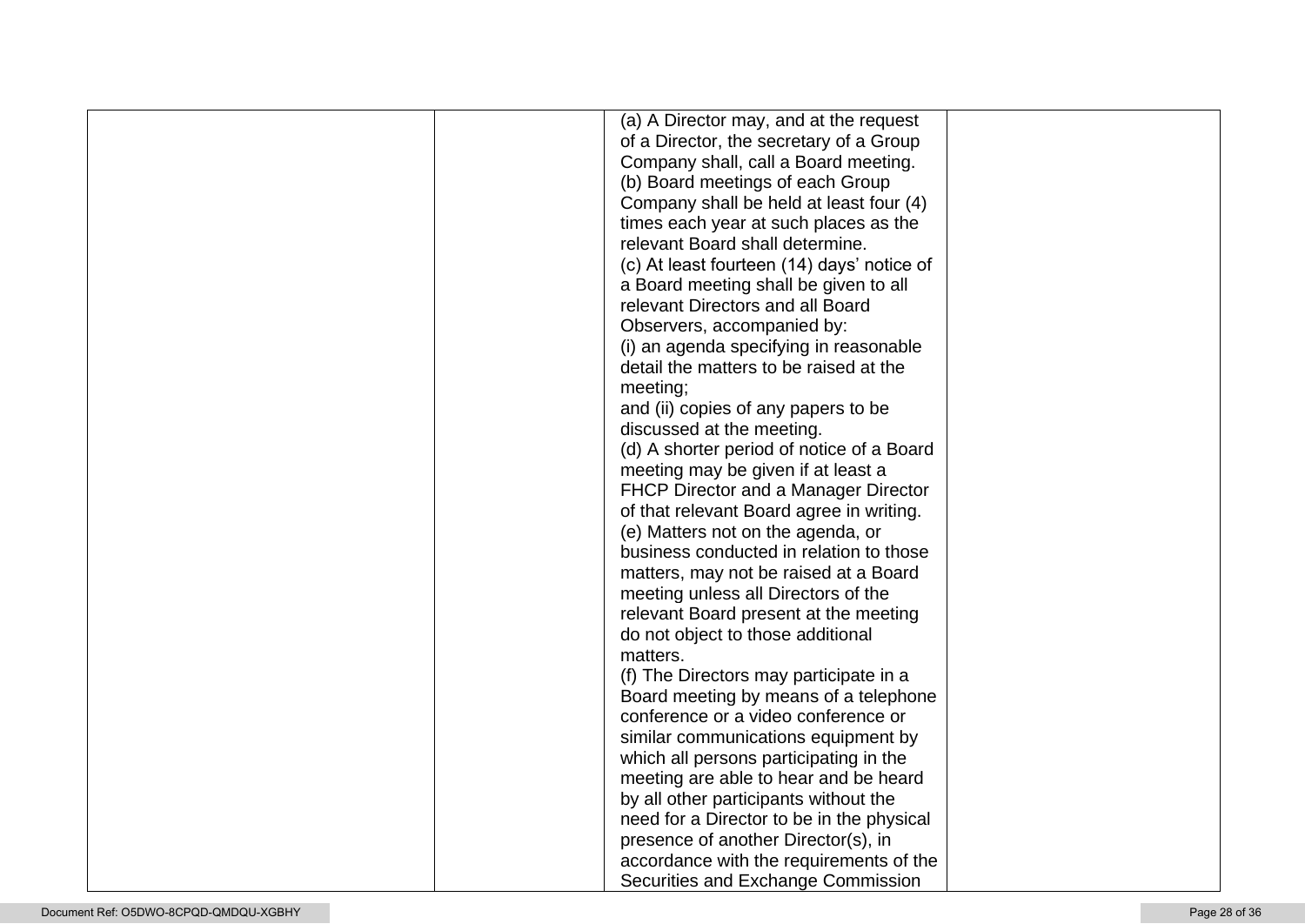|                                   | from time to time; and participation in   |  |
|-----------------------------------|-------------------------------------------|--|
|                                   | the meeting in this manner shall be       |  |
|                                   | deemed to constitute presence in          |  |
|                                   | person at such meeting. The Directors     |  |
|                                   | participating in any such meeting shall   |  |
|                                   | be counted in the quorum for such         |  |
|                                   | meeting and subject to there being a      |  |
|                                   | requisite quorum under Clause 4.6 at all  |  |
|                                   | times during such meeting, all            |  |
|                                   | resolutions agreed by the Directors in    |  |
|                                   | such meeting shall be deemed to be as     |  |
|                                   | effective as a resolution passed at a     |  |
|                                   | meeting in person of the Directors duly   |  |
|                                   | convened and held. A meeting              |  |
|                                   | conducted by means of a telephone         |  |
|                                   | conference or a video conference or       |  |
|                                   | similar communications equipment as       |  |
|                                   | aforesaid is deemed to be held at the     |  |
|                                   | place agreed upon by the Directors        |  |
|                                   | attending the meeting, provided that at   |  |
|                                   | least one (1) of the Directors present at |  |
|                                   | the meeting was at that place for the     |  |
|                                   | duration of the meeting.                  |  |
|                                   |                                           |  |
|                                   | Shareholders are notified of the          |  |
|                                   | scheduled meeting 14 days prior           |  |
|                                   | meeting for both the ASM and in cases     |  |
|                                   | of SSM. In case of Audited Financial      |  |
|                                   | Statements (AFS), it only comes in 1      |  |
|                                   | day prior the meeting. As a result, the   |  |
|                                   | discussion materials come in late of the  |  |
|                                   | 14 day notice of meeting.                 |  |
|                                   |                                           |  |
|                                   | Unfortunately, we cannot share the        |  |
|                                   | entire Shareholder's Agreement due to     |  |
|                                   | its sensitive nature.                     |  |
| <b>Contract Contract Contract</b> |                                           |  |

## **Recommendation 13.3**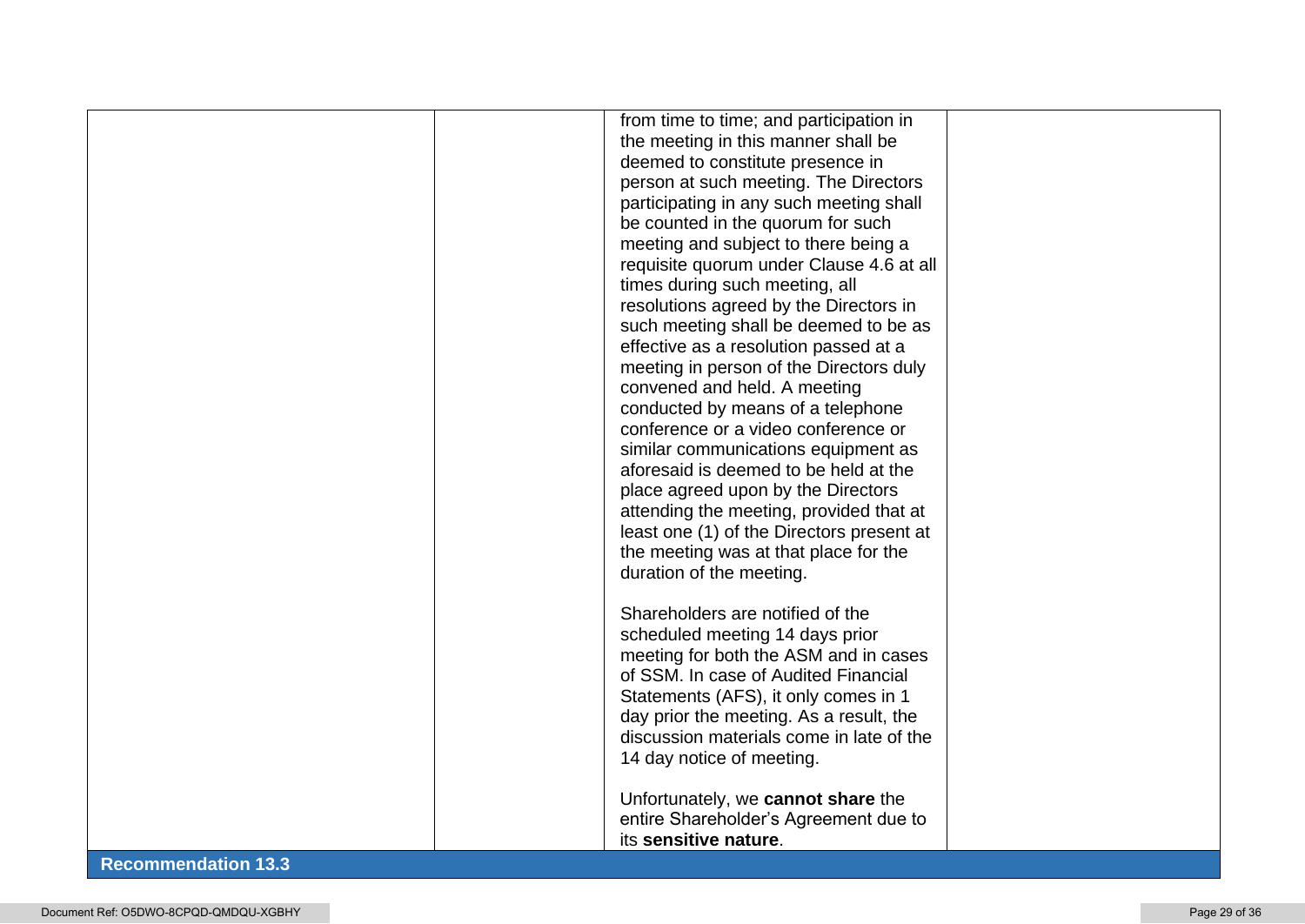| 1. Board encourages active shareholder<br>participation by making the result of<br>the votes taken during the most<br>recent Annual or Special<br>Shareholders' Meeting publicly<br>available the next working day. | <b>COMPLIANT</b>     | Please see attached the MoM of the<br>most recent ASM/SSM. The same was<br>also submitted to the IC. |                                                                                                                                                                                                                                                                                                                                                                                                                                                                                            |
|---------------------------------------------------------------------------------------------------------------------------------------------------------------------------------------------------------------------|----------------------|------------------------------------------------------------------------------------------------------|--------------------------------------------------------------------------------------------------------------------------------------------------------------------------------------------------------------------------------------------------------------------------------------------------------------------------------------------------------------------------------------------------------------------------------------------------------------------------------------------|
| 2. Minutes of the Annual and Special<br>Shareholders' Meetings are available<br>on the company website within five<br>business days from the end of the<br>meeting.                                                 | <b>COMPLIANT</b>     | https://www.avega.com.ph/pdf/Avega%<br>20Minutes%20of%20the%20Meeting.p<br>df                        |                                                                                                                                                                                                                                                                                                                                                                                                                                                                                            |
| <b>Recommendation 13.4</b>                                                                                                                                                                                          |                      |                                                                                                      |                                                                                                                                                                                                                                                                                                                                                                                                                                                                                            |
| 1. Board has an alternative dispute<br>mechanism to resolve intra-corporate<br>disputes in an amicable and effective<br>manner.                                                                                     | <b>NON-COMPLIANT</b> |                                                                                                      | Our MCG is still being revised<br>to include an alternative dispute<br>mechanism to resolve intra-                                                                                                                                                                                                                                                                                                                                                                                         |
| 2. The alternative dispute mechanism is<br>included in the Company's Manual on<br>Corporate Governance.                                                                                                             | <b>NON-COMPLIANT</b> |                                                                                                      | corporate disputes amicably<br>and effectively.<br>The proposed clause reads:<br>"The Corporate Secretary and<br><b>Independent Directors shall</b><br>address concerns of<br>stockholders and potential<br>disputes between the<br>Corporation and its<br>stockholders. The Corporation<br>shall be assisted by its stock<br>transfer agent, in dealing with<br>issues raised by stockholders,<br>where relevant or necessary."<br>We will have to align this<br>proposed clause with our |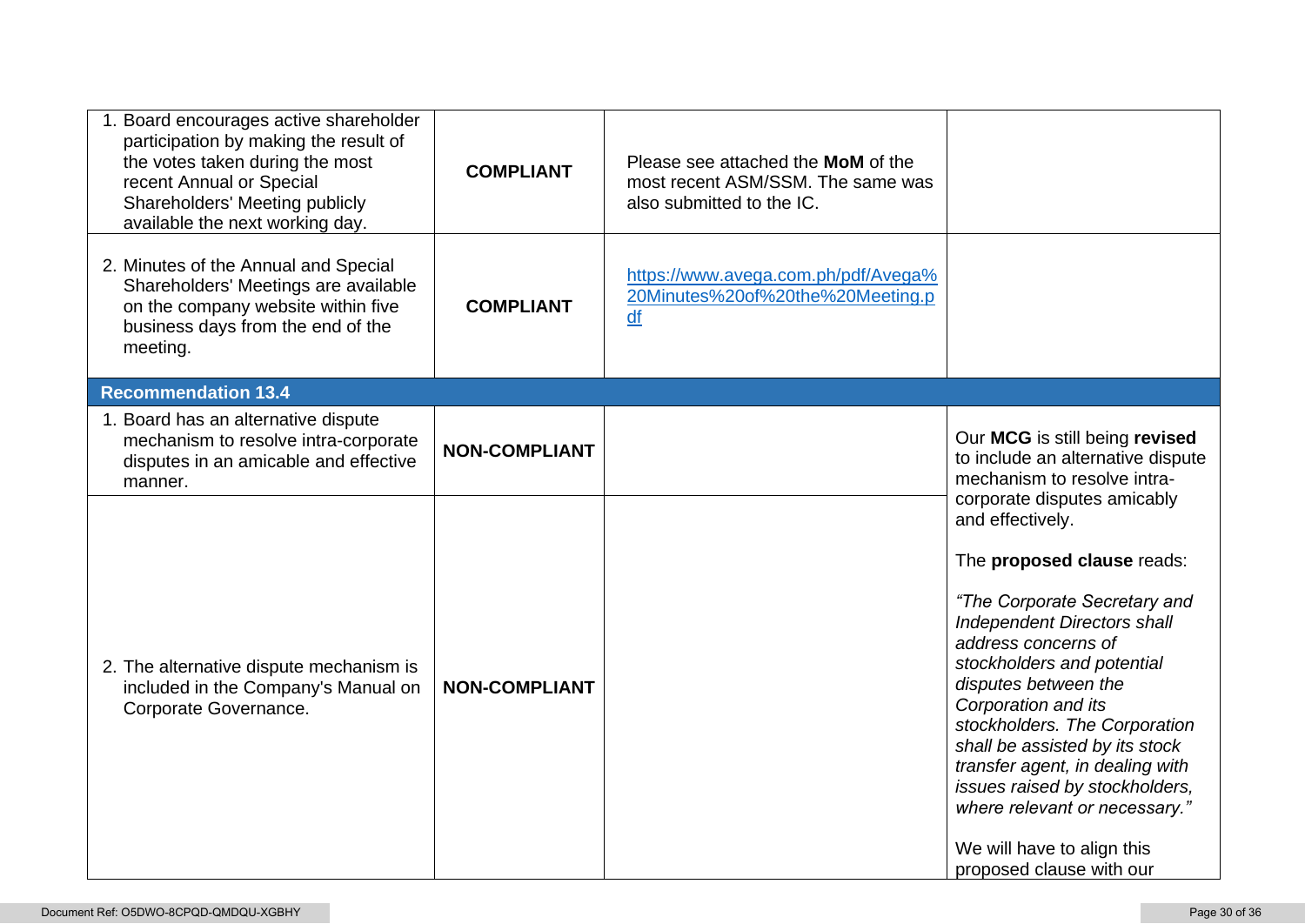|                                                                                                                                                                                     |                  | <b>Duties to Stockholder</b><br>Principle 4: The rights of stakeholders established by law, by contractual relations and through voluntary commitments must be respected.                                                                                                                                                  | <b>Shareholders' Agreement</b><br>$(SHA)$ .<br>The new clause in our MCG<br>should be included on or<br>before the end of 2022. |
|-------------------------------------------------------------------------------------------------------------------------------------------------------------------------------------|------------------|----------------------------------------------------------------------------------------------------------------------------------------------------------------------------------------------------------------------------------------------------------------------------------------------------------------------------|---------------------------------------------------------------------------------------------------------------------------------|
| violation of their rights.                                                                                                                                                          |                  | Where stakeholder's rights and/or interests are at stake, stakeholders should have the opportunity to obtain prompt effective redress for the                                                                                                                                                                              |                                                                                                                                 |
| <b>Recommendation 14.1</b>                                                                                                                                                          |                  |                                                                                                                                                                                                                                                                                                                            |                                                                                                                                 |
| 1. Board identifies the Company's<br>various stakeholders and promotes<br>cooperation between them and the<br>Company in creating wealth, growth<br>and sustainability.             | <b>COMPLIANT</b> | Our GIS Identifies the Company's<br>shareholder, while our By-Laws and<br>MCG contains information on the<br>Company's policies and programs for<br>its stakeholders.                                                                                                                                                      |                                                                                                                                 |
| <b>Recommendation 14.2</b>                                                                                                                                                          |                  |                                                                                                                                                                                                                                                                                                                            |                                                                                                                                 |
| 1. Board establishes clear policies<br>and programs to provide a<br>mechanism on the fair treatment<br>and protection of stakeholders                                               | <b>COMPLIANT</b> | Section XIII of our MCG talks about<br>this topic.                                                                                                                                                                                                                                                                         |                                                                                                                                 |
| <b>Recommendation 14.3</b>                                                                                                                                                          |                  |                                                                                                                                                                                                                                                                                                                            |                                                                                                                                 |
| 1. Board adopts a transparent<br>framework and process that allow<br>stakeholders to communicate with<br>the Company and to obtain<br>redress for the violation of their<br>rights. | <b>COMPLIANT</b> | Our stakeholders can voice their<br>concerns and/or complaints about the<br>possible violation of their rights to the<br>following persons:<br>Corporate Secretary: Atty. Vivian S.<br>Tan-Dela Cruz<br>vivian.tan@bleslaw.com<br><b>Assistant Corporate Secretary: Atty.</b><br>Magilyn T. Loja<br>gilyn.loja@bleslaw.com |                                                                                                                                 |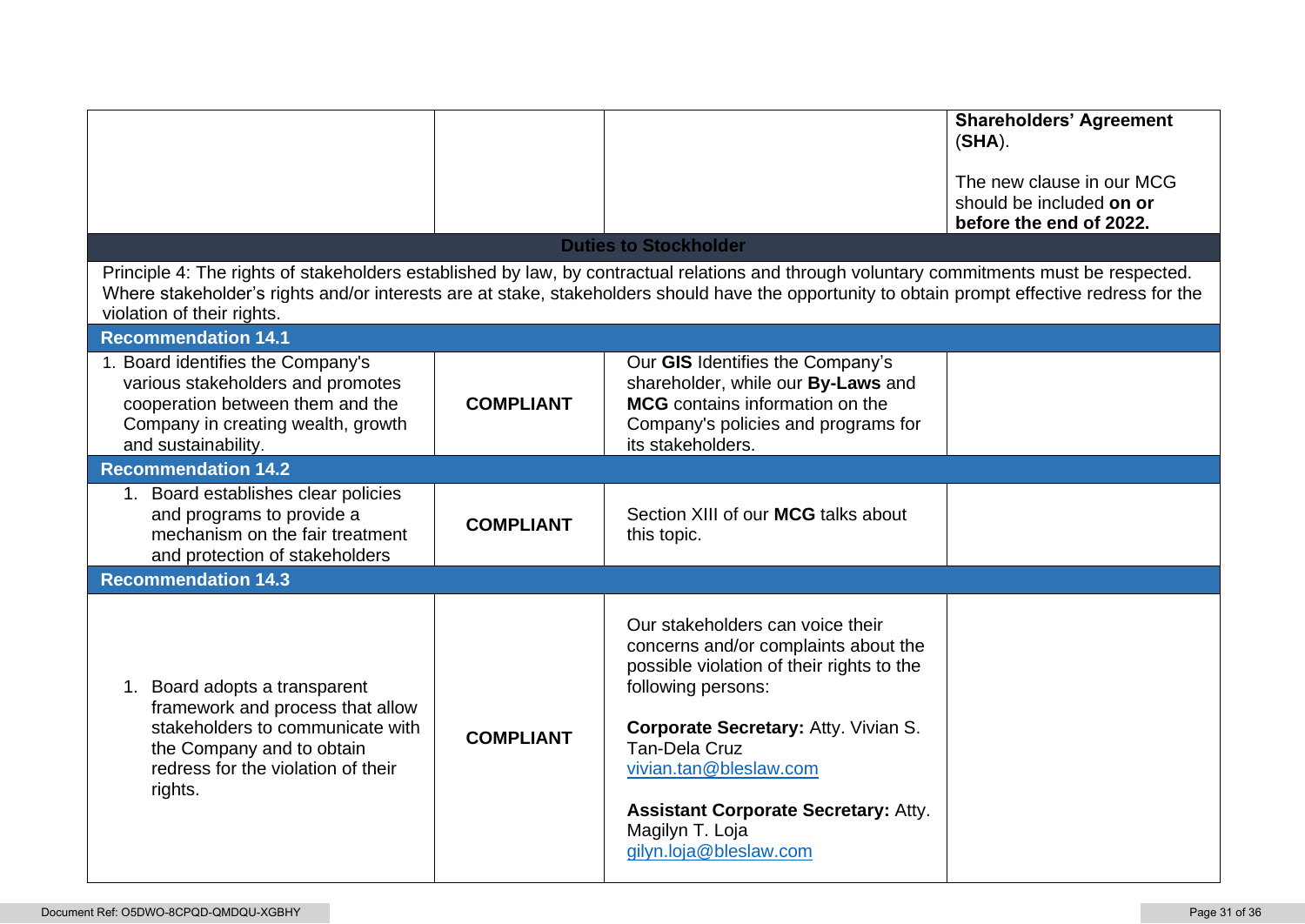| and participate in its corporate governance processes.<br><b>Recommendation 15.1</b>                                                                                                    |                  | <b>Compliance Officer: Patrick Mitchell</b><br><b>B.</b> Sarmiento<br>compliance@avega.net.ph<br>We are sharing our Whistleblowing<br>Policy. Reporting mechanisms are<br>mentioned in our policy.<br>Principle 15: A mechanism for employee participation should be developed to create a symbiotic environment, realize the Company's goal                                                       |  |
|-----------------------------------------------------------------------------------------------------------------------------------------------------------------------------------------|------------------|----------------------------------------------------------------------------------------------------------------------------------------------------------------------------------------------------------------------------------------------------------------------------------------------------------------------------------------------------------------------------------------------------|--|
|                                                                                                                                                                                         |                  |                                                                                                                                                                                                                                                                                                                                                                                                    |  |
| 1. Board establishes policies,<br>programs and procedures that<br>encourage employees to actively<br>participate in the realization of the<br>Company's goals and in its<br>governance. | <b>COMPLIANT</b> | We have our Leader's (Manager's)<br>Forum, where our junior officers can<br>participate in discussing operational<br>concerns, including governance, risk,<br>and compliance. We likewise have<br>periodic conferences and summits<br>attended by key officers to assess<br>business strategies. Most of these<br>programs have an open forum format<br>that encourages employee<br>participation. |  |
| <b>Recommendation 15.2</b>                                                                                                                                                              |                  |                                                                                                                                                                                                                                                                                                                                                                                                    |  |
| 1. Board sets the tone and makes a<br>stand against corrupt practices by<br>adopting an anti-corruption policy<br>and program in its Code of<br>Conduct.                                | <b>COMPLIANT</b> | We have our Governance Policies,<br>which includes the following:<br>Anti-Bribery and Corruption<br>Fraud<br>$\bullet$<br><b>Gifts and Entertainment</b><br>Whistleblowing<br>$\bullet$                                                                                                                                                                                                            |  |
| 2. Board disseminates the policy and<br>program to employees across the<br>organization through trainings to<br>embed them in the Company's<br>culture.                                 | <b>COMPLIANT</b> | We have annual online training<br>programs/modules for them. We<br>likewise have periodic email blasts on<br>essential updates and encourage<br>feedback from the workforce.                                                                                                                                                                                                                       |  |
| <b>Recommendation 15.3</b>                                                                                                                                                              |                  |                                                                                                                                                                                                                                                                                                                                                                                                    |  |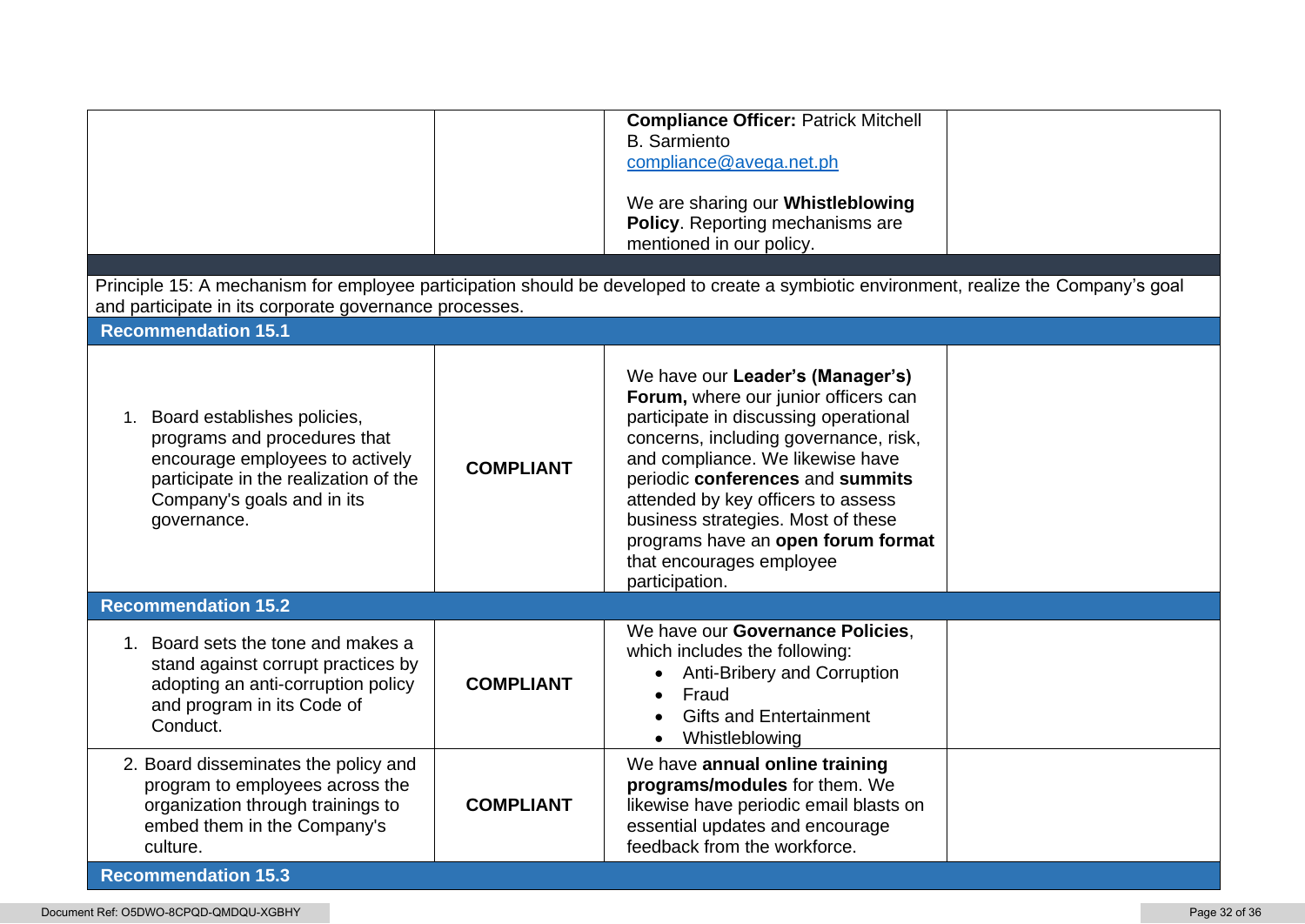| Board establishes a suitable<br>framework for whistleblowing that<br>allows employees to freely<br>communicate their concerns about<br>illegal or unethical practices,<br>without fear of retaliation.             | <b>COMPLIANT</b> | Our Whistleblowing Policy is very<br>straightforward and easy for our<br>employees to follow.<br>There is a <b>Confidentiality</b> clause                                                                                                                                                    |  |
|--------------------------------------------------------------------------------------------------------------------------------------------------------------------------------------------------------------------|------------------|----------------------------------------------------------------------------------------------------------------------------------------------------------------------------------------------------------------------------------------------------------------------------------------------|--|
| 2. Board establishes a suitable<br>framework for whistleblowing that<br>allows employees to have direct<br>access to an independent member<br>of the Board or a unit created to<br>handle whistleblowing concerns. | <b>COMPLIANT</b> | embedded, and Protection from<br>Retaliation is further guaranteed.<br>There are four (4) channels where our<br>employees can raise concerns or<br>report any illegal or unethical behavior.                                                                                                 |  |
| Board supervises and ensures the<br>3.<br>enforcement of the whistleblowing<br>framework                                                                                                                           | <b>COMPLIANT</b> | The <b>Board is tasked to approve</b> the<br>policy, including revisions to it. This is<br>done via the endorsement of the Risk<br>and Compliance Committee. Regular<br>updates on incidents involving<br>Whistleblowing are given to the Board<br>Committee if any.                         |  |
| balanced development.<br><b>Recommendation 16.1</b>                                                                                                                                                                |                  | Principle 16: The Company should be socially responsible in all its dealings with the communities where it operates. It should ensure that its<br>interactions serve its environment and stakeholders in a positive and progressive manner that is fully supportive of its comprehensive and |  |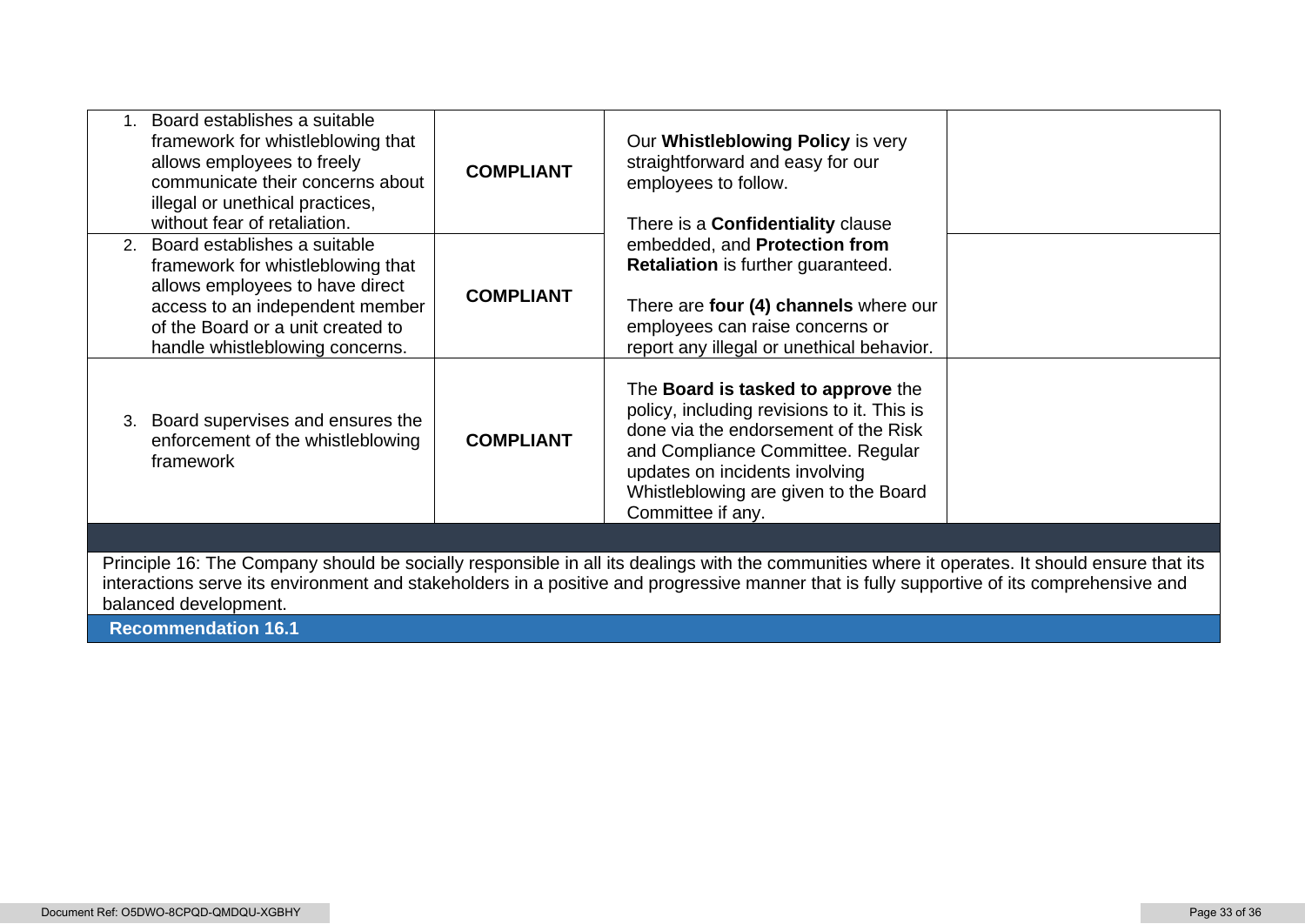|                                                                                                                                                                                                                                                                                                      |                  | Avega<br>acknowledges<br>its<br>moral<br>responsibility toward<br>country,<br>our<br>stakeholders, and civil society. Therefore,<br>we continue to take social actions and<br>implement CSR programs/projects in<br>partnership with different organizations<br>anchored<br>to<br>the<br>Sustainable<br>Development Goals.<br>In 2021, we continued the implementation<br>of the following programs/projects.<br>Safe motherhood caravan held at<br>selected sites in Luzon, Visayas,        |  |
|------------------------------------------------------------------------------------------------------------------------------------------------------------------------------------------------------------------------------------------------------------------------------------------------------|------------------|----------------------------------------------------------------------------------------------------------------------------------------------------------------------------------------------------------------------------------------------------------------------------------------------------------------------------------------------------------------------------------------------------------------------------------------------------------------------------------------------|--|
| Company recognizes and places<br>1.<br>importance on the<br>interdependence between<br>business and society, and<br>promotes a mutually beneficial<br>relationship that allows the<br>Company to grow its business,<br>while contributing to the<br>advancement of the society where<br>it operates. | <b>COMPLIANT</b> | and Mindanao to aid vulnerable<br>women of reproductive age by<br>educating<br>them<br>safe<br>on<br>motherhood.<br>Medical<br>6<br>missions<br>to<br>municipalities to give aid<br>to<br>approximately 9,000 vulnerable<br>members of society who have<br>limited access to<br>healthcare<br>services.<br>Support<br><b>Brigada</b><br>to<br>$\bullet$<br>Eskwela/Learning<br>Continuity<br>Program for eight<br>(8) public<br>schools to promote quality and<br>equal access to education. |  |
|                                                                                                                                                                                                                                                                                                      |                  | Support the education of four (4)<br>college scholars under the Youth<br>Servant Leadership and<br>Education Program (YSLEP) of<br>Caritas Manila<br>Reforestation<br>support<br>to<br>Marikina<br>watersheds in<br>and<br>Buhisan Water Forest Reserve<br>(BWFR), which aims to contribute<br>to environmental sustainability                                                                                                                                                               |  |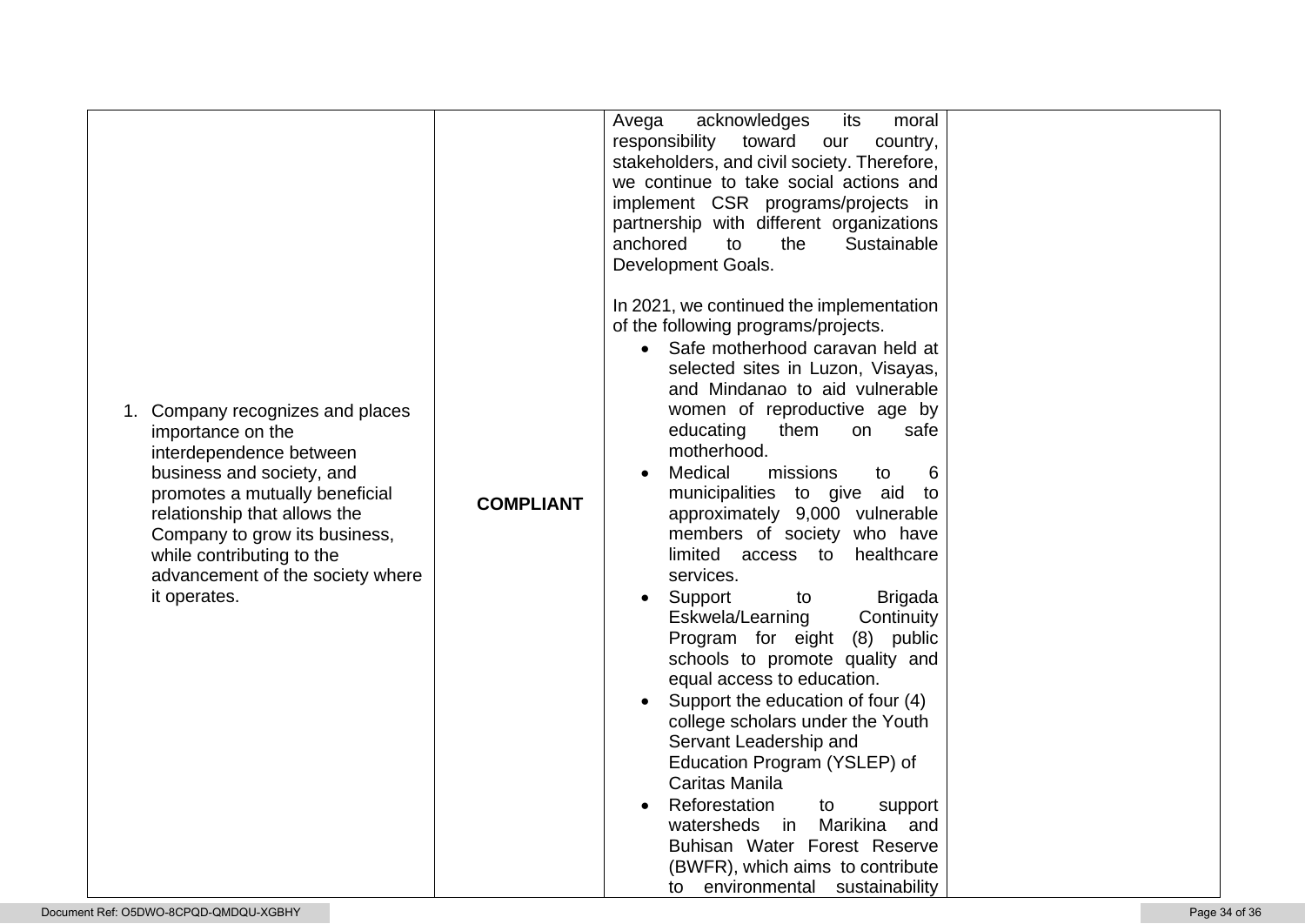| $\bullet$ | of<br>reversal of loss<br>and<br>environmental resources in the<br>Upper Marikina River Basin<br>Protected Landscape or Marikina<br>Watershed in Metro Manila and<br>the Buhisan Water and Forest<br>Reserve in Cebu City<br>Aid and Outreach Programs to 21<br>non-government organizations<br>and other institutions to give<br>donations<br>the<br>aid<br>and<br>marginalized and victims<br>of<br>disasters/calamities. |
|-----------|-----------------------------------------------------------------------------------------------------------------------------------------------------------------------------------------------------------------------------------------------------------------------------------------------------------------------------------------------------------------------------------------------------------------------------|
|-----------|-----------------------------------------------------------------------------------------------------------------------------------------------------------------------------------------------------------------------------------------------------------------------------------------------------------------------------------------------------------------------------------------------------------------------------|